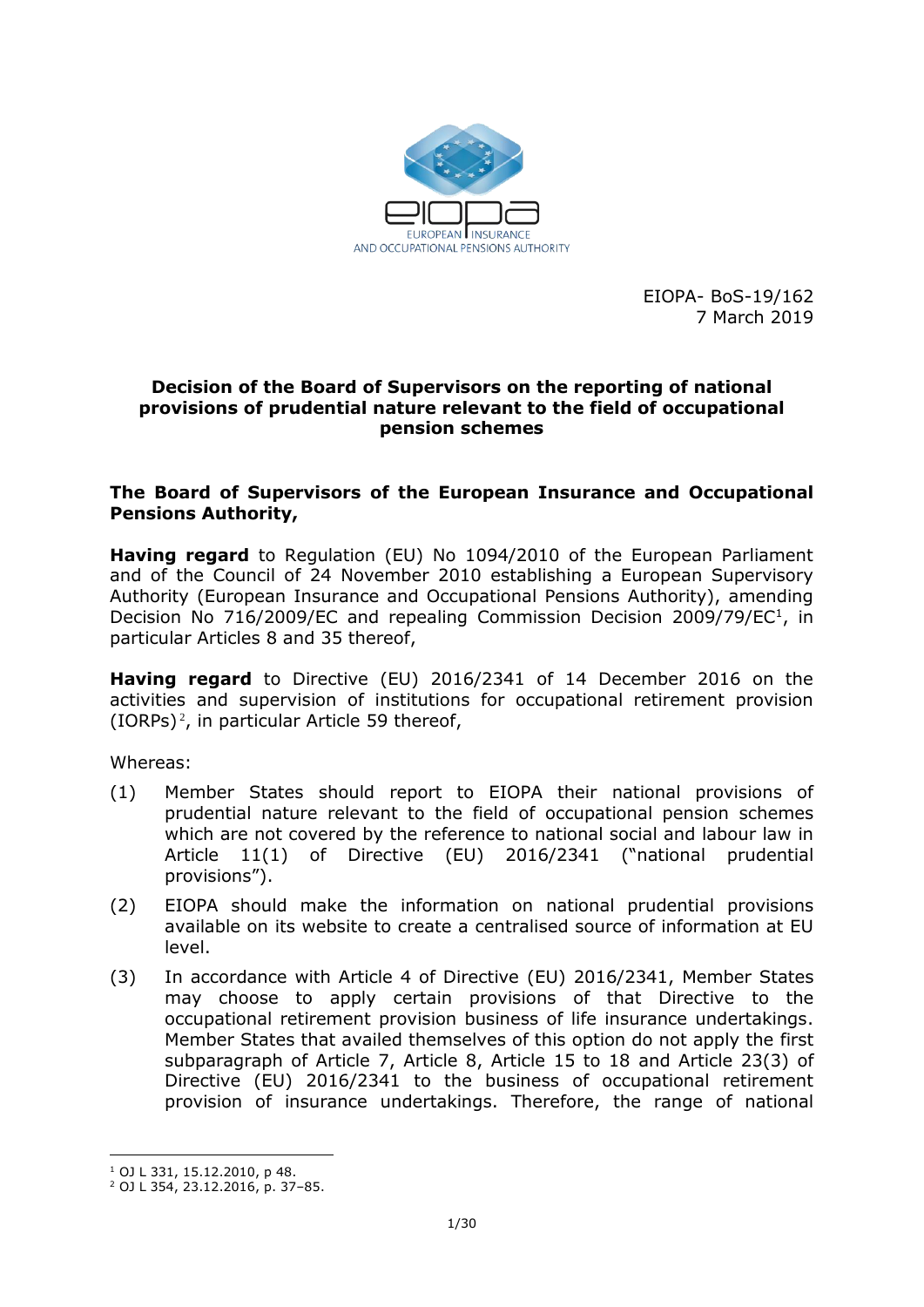prudential provisions applicable to these insurance undertakings is different from those applicable to occupational pension schemes.

- (4) To ensure uniform reporting, this Decision provides a template to be used by the competent authorities when transmitting the requested information to EIOPA. To facilitate accessibility and comparability of the information transmitted, the structure of the template list corresponds to the relevant provisions of Directive (EU) 2016/2341. The template also provides a separate category "Other" for reporting of national prudential provisions not captured in the list.
- (5) In some Member States, there are more structural types of IORPs. Competent authorities should indicate their names and national prudential provisions applicable to the different structural types of IORPs, where relevant.
- (6) In some Member States, national prudential provisions do not extend to the whole territory of the relevant Member State. Competent authorities should indicate whether their national prudential provisions extend to different territories within their Member State and the territorial extent of the reported provisions.

## **Has adopted this Decision:**

## *Article 1 - Information to be reported*

- 1. Competent authorities shall transmit the information set out in the Annex to this Decision.
- 2. Where in a Member State there are national prudential provisions which are not captured in the template list, the competent authority shall indicate those provisions in the category "Other" in the template.

## *Article 2 – Frequency and deadlines*

- 1. Competent authorities shall submit the information by 31 March 2020 ("first transmission"), and updates by 31 March of each calendar year ("annual transmissions").
- 2. The transmissions shall relate to national prudential provisions which are effective on 1 January in the relevant calendar year.
- 3. Competent authorities may transmit updated information on their national prudential provisions to EIOPA at any time.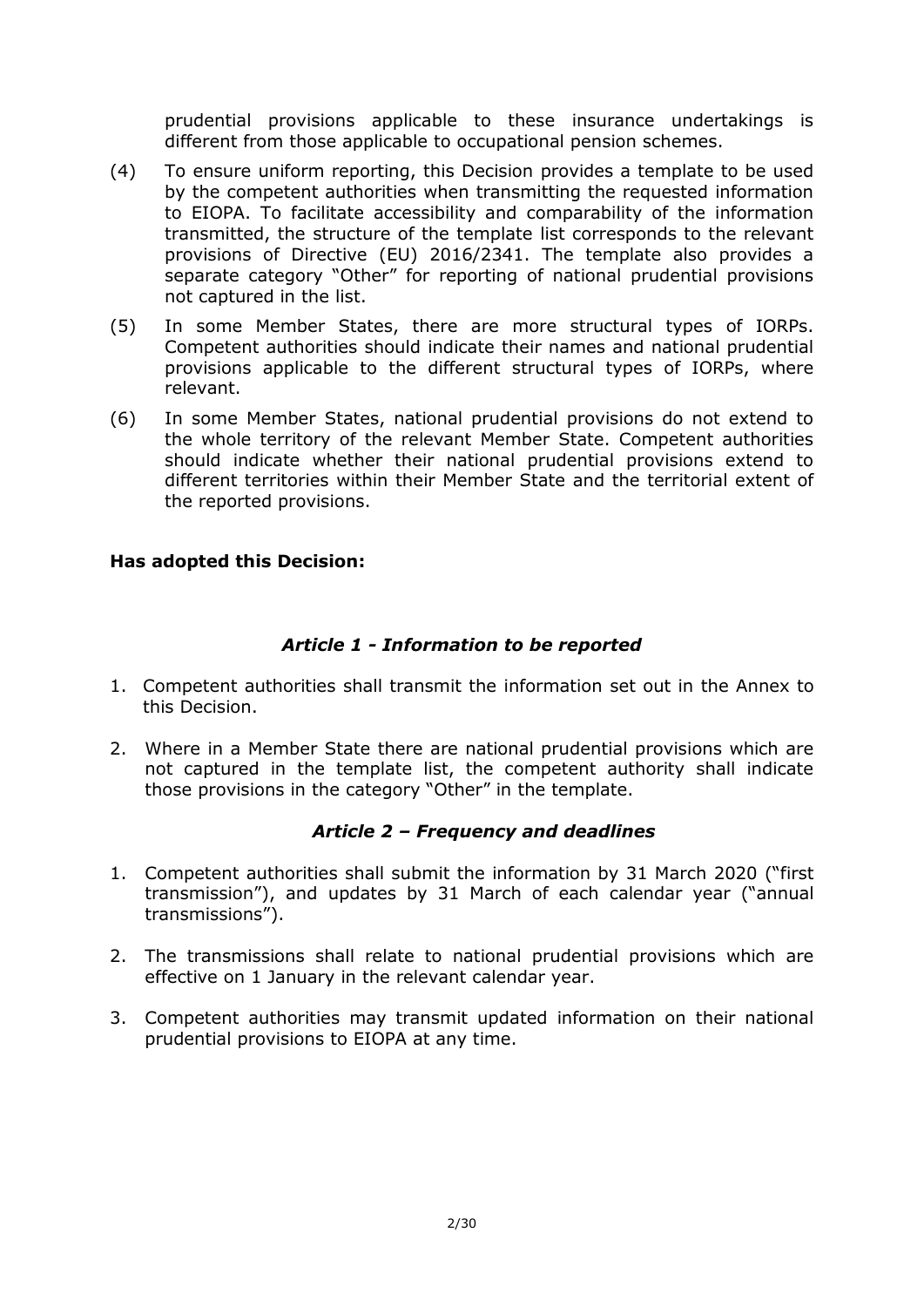### *Article 3 - Transmission channels*

Competent authorities shall submit the information to EIOPA Web Portal Restricted Area as explained in the EIOPA NCA User Guide IORPs Prudential Provisions<sup>3</sup>.

### *Article 4 – Data quality checks*

- 1. EIOPA shall undertake a data quality check of each submission of information.
- 2. If the information is not of sufficient quality, EIOPA shall inform the competent authority as to what information is required and set a new deadline to remedy this. The competent authority shall submit the revised form to EIOPA within the new deadline.
- 3. EIOPA may conclude that additional information or explanations are required and send a request for comments to the competent authority.

## *Article 5 – Implementation*

The Executive Director may adopt practical measures necessary for the implementation of this Decision.

Done at Frankfurt, 28 March 2019

[signed]

<u>.</u>

*For the Board of Supervisors*  Gabriel Bernardino Chairman

<sup>3</sup> [https://extranet.eiopa.europa.eu/groups/ITDC-Knowledge-Sharing-](https://extranet.eiopa.europa.eu/groups/ITDC-Knowledge-Sharing-Space/Shared%20Documents/EIOPA%20IT%20Programme/03%20Registers%20(REG)/03%20Guidance%20and%20Manuals/R2/R2b/01%20EIOPA_SC11_User%20Guide%20NCAs-R2_IORPsPrudentialProvisions-v0.1b.doc)

[Space/Shared%20Documents/EIOPA%20IT%20Programme/03%20Registers%20\(REG\)/03%20Guidance%20an](https://extranet.eiopa.europa.eu/groups/ITDC-Knowledge-Sharing-Space/Shared%20Documents/EIOPA%20IT%20Programme/03%20Registers%20(REG)/03%20Guidance%20and%20Manuals/R2/R2b/01%20EIOPA_SC11_User%20Guide%20NCAs-R2_IORPsPrudentialProvisions-v0.1b.doc) [d%20Manuals/R2/R2b/01%20EIOPA\\_SC11\\_User%20Guide%20NCAs-R2\\_IORPsPrudentialProvisions-v0.1b.doc](https://extranet.eiopa.europa.eu/groups/ITDC-Knowledge-Sharing-Space/Shared%20Documents/EIOPA%20IT%20Programme/03%20Registers%20(REG)/03%20Guidance%20and%20Manuals/R2/R2b/01%20EIOPA_SC11_User%20Guide%20NCAs-R2_IORPsPrudentialProvisions-v0.1b.doc)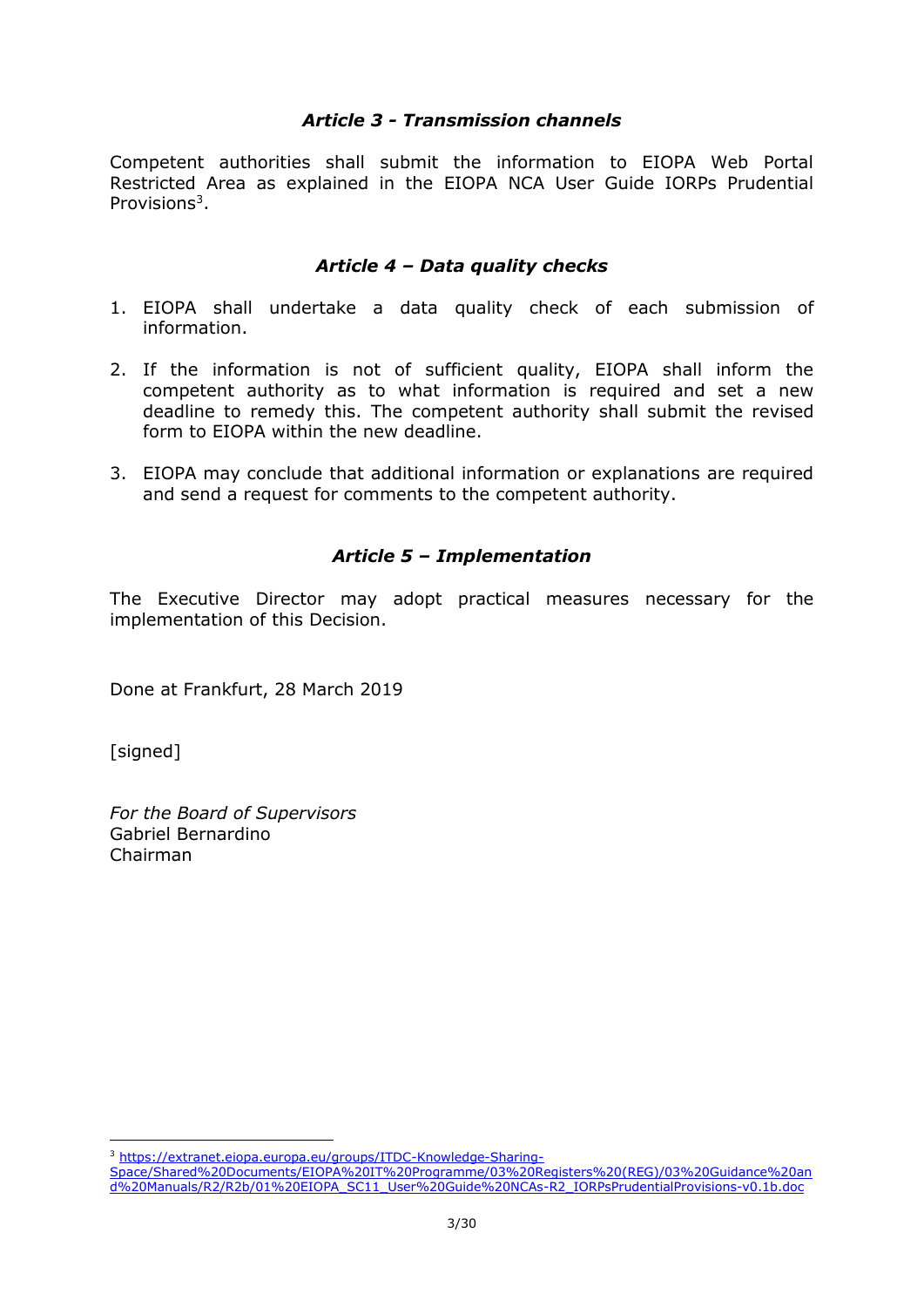# **ANNEX**

|                                                                                                             | Template on the national provisions of prudential nature relevant to the field of occupational pension schemes |                                                               |                 |                                                                                                                                |                      |                                                                |     |
|-------------------------------------------------------------------------------------------------------------|----------------------------------------------------------------------------------------------------------------|---------------------------------------------------------------|-----------------|--------------------------------------------------------------------------------------------------------------------------------|----------------------|----------------------------------------------------------------|-----|
|                                                                                                             | Name of the competent authority<br>Name of the Member State                                                    |                                                               |                 |                                                                                                                                |                      | Date of transmission to EIOPA                                  |     |
|                                                                                                             |                                                                                                                |                                                               |                 |                                                                                                                                |                      |                                                                |     |
|                                                                                                             | Report relates to business of occupational<br>retirement provisions of insurance undertakings                  |                                                               | Yes             |                                                                                                                                | our jurisdiction     | There is more than one structural type of IORPs in             | Yes |
| (please mark x)                                                                                             |                                                                                                                |                                                               | <b>No</b>       |                                                                                                                                | (please mark x)      |                                                                | No. |
| If yes, please provide the type of the insurance<br>undertaking as referred to in the national legislation. |                                                                                                                |                                                               | types of IORPs. | If yes, please provide their names and make clear if different<br>national prudential provisions apply to different structural |                      |                                                                |     |
| Type of a report                                                                                            | a) first transmission                                                                                          |                                                               |                 |                                                                                                                                | (please mark x)      | Different territorial extent of the reported provisions        | Yes |
| (please mark x)                                                                                             | b) update                                                                                                      |                                                               |                 |                                                                                                                                |                      | No                                                             |     |
| c) annual transmission                                                                                      |                                                                                                                | If yes, please indicate the territorial extent of each of the |                 |                                                                                                                                |                      |                                                                |     |
|                                                                                                             |                                                                                                                |                                                               |                 |                                                                                                                                | reported provisions. |                                                                |     |
| Code                                                                                                        | <b>Item</b>                                                                                                    |                                                               |                 |                                                                                                                                |                      | <b>Corresponding provisions in Directive (EU)</b><br>2016/2341 |     |
| 10                                                                                                          | Activities of an IORP                                                                                          |                                                               |                 |                                                                                                                                |                      | Art. 7                                                         |     |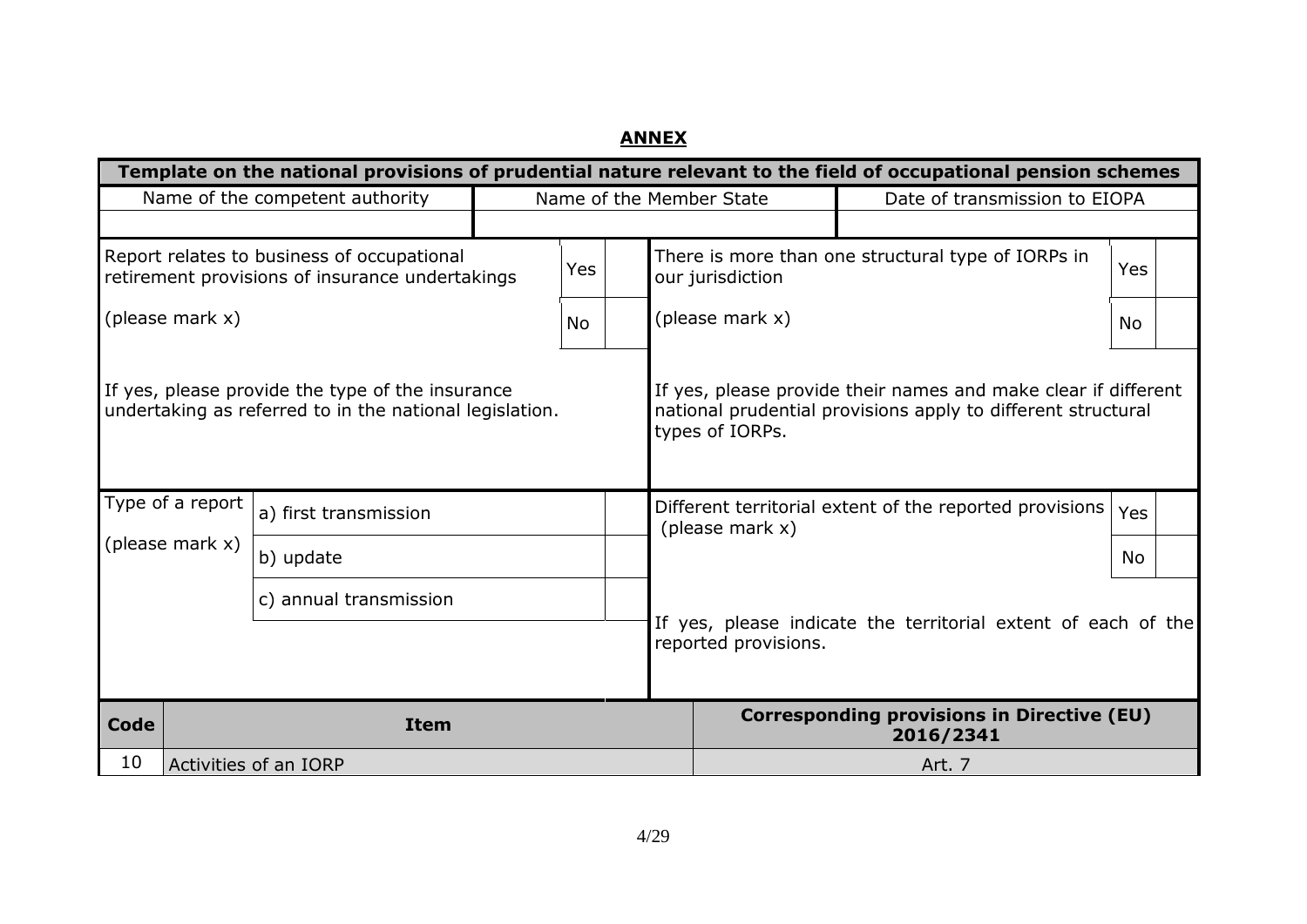|    | Official names and numbers of the acts and other relevant instruments, including the title and number of any relevant<br>sections or articles, if applicable: |              |  |
|----|---------------------------------------------------------------------------------------------------------------------------------------------------------------|--------------|--|
|    | Hyperlink(s) to the full text of the national legislation:                                                                                                    |              |  |
|    | Legal separation between sponsoring undertakings and<br>institutions for occupational retirement provision                                                    | Art. 8       |  |
| 20 | Official names and numbers of the acts and other relevant instruments, including the title and number of any relevant<br>sections or articles, if applicable: |              |  |
|    | Hyperlink(s) to the full text of the national legislation:                                                                                                    |              |  |
| 30 | Registration or authorisation                                                                                                                                 | Art. 9       |  |
|    |                                                                                                                                                               | Art. 9 (1)   |  |
|    | Official names and numbers of the acts and other relevant instruments, including the title and number of any relevant                                         |              |  |
| 31 | sections or articles, if applicable:                                                                                                                          |              |  |
|    | Hyperlink(s) to the full text of the national legislation:                                                                                                    |              |  |
|    |                                                                                                                                                               | Art. 9 (2)   |  |
| 32 | Official names and numbers of the acts and other relevant instruments, including the title and number of any relevant<br>sections or articles, if applicable: |              |  |
|    | Hyperlink(s) to the full text of the national legislation:                                                                                                    |              |  |
| 40 | Operating requirements                                                                                                                                        | Art. 10      |  |
|    |                                                                                                                                                               | Art. $10(1)$ |  |
| 41 | Official names and numbers of the acts and other relevant instruments, including the title and number of any relevant<br>sections or articles, if applicable: |              |  |
|    | Hyperlink(s) to the full text of the national legislation:                                                                                                    |              |  |
| 42 |                                                                                                                                                               | Art. 10 (2)  |  |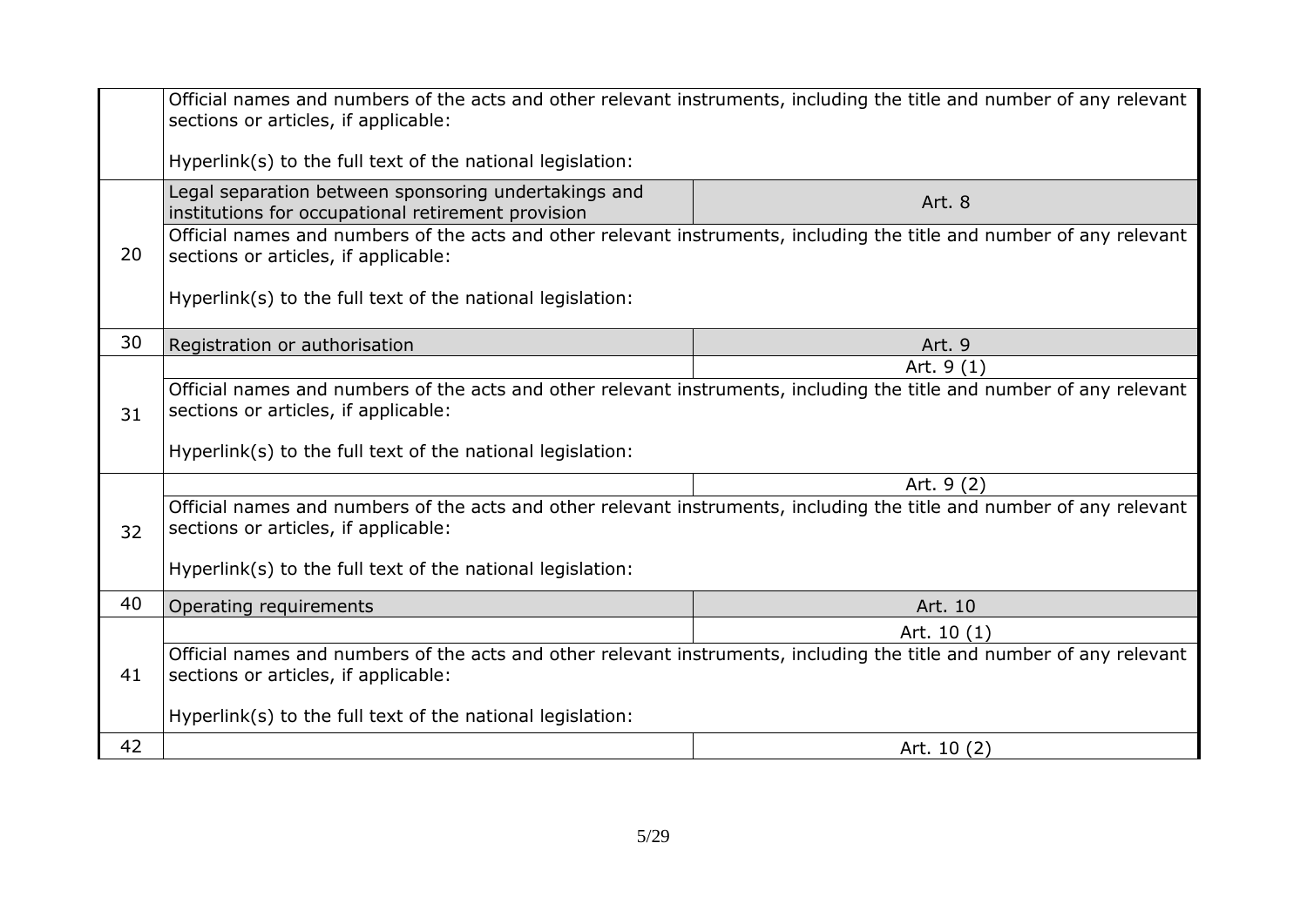|    | Official names and numbers of the acts and other relevant instruments, including the title and number of any relevant<br>sections or articles, if applicable: |             |  |
|----|---------------------------------------------------------------------------------------------------------------------------------------------------------------|-------------|--|
|    | Hyperlink(s) to the full text of the national legislation:                                                                                                    |             |  |
| 50 | Cross-border activities and procedures                                                                                                                        | Art. 11     |  |
|    |                                                                                                                                                               | Art. 11 (2) |  |
| 51 | Official names and numbers of the acts and other relevant instruments, including the title and number of any relevant<br>sections or articles, if applicable: |             |  |
|    | Hyperlink(s) to the full text of the national legislation:                                                                                                    |             |  |
|    |                                                                                                                                                               | Art. 11 (6) |  |
| 52 | Official names and numbers of the acts and other relevant instruments, including the title and number of any relevant<br>sections or articles, if applicable: |             |  |
|    | Hyperlink(s) to the full text of the national legislation:                                                                                                    |             |  |
| 60 | <b>Technical provisions</b>                                                                                                                                   | Art. 13     |  |
|    |                                                                                                                                                               | Art. 13 (1) |  |
| 61 | Official names and numbers of the acts and other relevant instruments, including the title and number of any relevant<br>sections or articles, if applicable: |             |  |
|    | Hyperlink(s) to the full text of the national legislation:                                                                                                    |             |  |
|    |                                                                                                                                                               | Art. 13 (2) |  |
| 62 | Official names and numbers of the acts and other relevant instruments, including the title and number of any relevant<br>sections or articles, if applicable: |             |  |
|    | Hyperlink(s) to the full text of the national legislation:                                                                                                    |             |  |
| 63 |                                                                                                                                                               | Art. 13 (3) |  |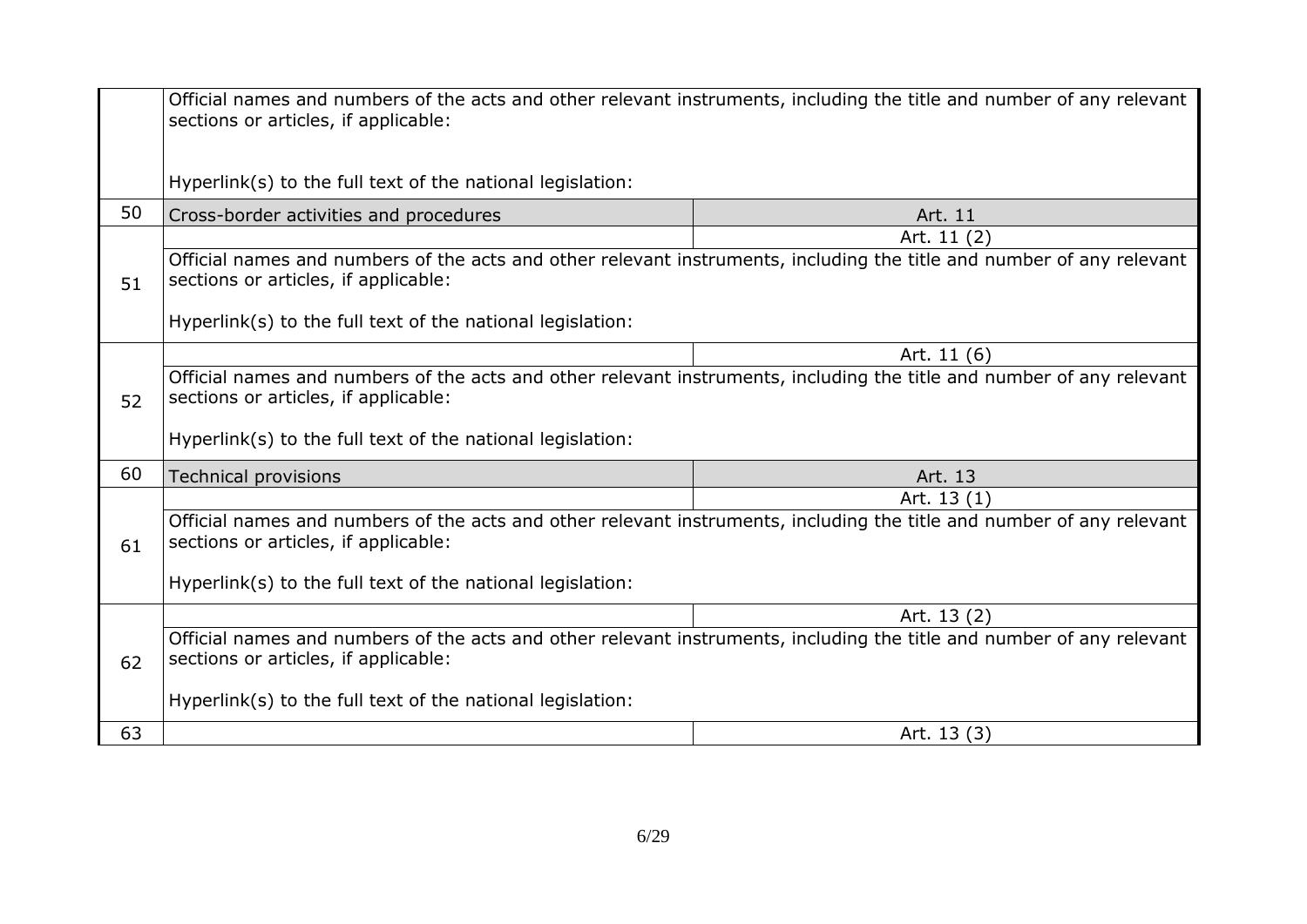|    | Official names and numbers of the acts and other relevant instruments, including the title and number of any relevant<br>sections or articles, if applicable: |             |  |
|----|---------------------------------------------------------------------------------------------------------------------------------------------------------------|-------------|--|
|    | Hyperlink(s) to the full text of the national legislation:                                                                                                    |             |  |
|    |                                                                                                                                                               | Art. 13 (4) |  |
| 64 | Official names and numbers of the acts and other relevant instruments, including the title and number of any relevant<br>sections or articles, if applicable: |             |  |
|    | Hyperlink(s) to the full text of the national legislation:                                                                                                    |             |  |
|    |                                                                                                                                                               | Art. 13 (5) |  |
| 65 | Official names and numbers of the acts and other relevant instruments, including the title and number of any relevant<br>sections or articles, if applicable: |             |  |
|    | Hyperlink(s) to the full text of the national legislation:                                                                                                    |             |  |
| 70 | Funding of technical provisions                                                                                                                               | Art. 14     |  |
|    |                                                                                                                                                               | Art. 14 (1) |  |
| 71 | Official names and numbers of the acts and other relevant instruments, including the title and number of any relevant<br>sections or articles, if applicable: |             |  |
|    | Hyperlink(s) to the full text of the national legislation:                                                                                                    |             |  |
|    |                                                                                                                                                               | Art. 14 (2) |  |
| 72 | Official names and numbers of the acts and other relevant instruments, including the title and number of any relevant<br>sections or articles, if applicable: |             |  |
|    | Hyperlink(s) to the full text of the national legislation:                                                                                                    |             |  |
|    |                                                                                                                                                               | Art. 14 (3) |  |
| 73 | Official names and numbers of the acts and other relevant instruments, including the title and number of any relevant<br>sections or articles, if applicable: |             |  |
|    | Hyperlink(s) to the full text of the national legislation:                                                                                                    |             |  |
| 80 | Regulatory own funds                                                                                                                                          | Art. 15     |  |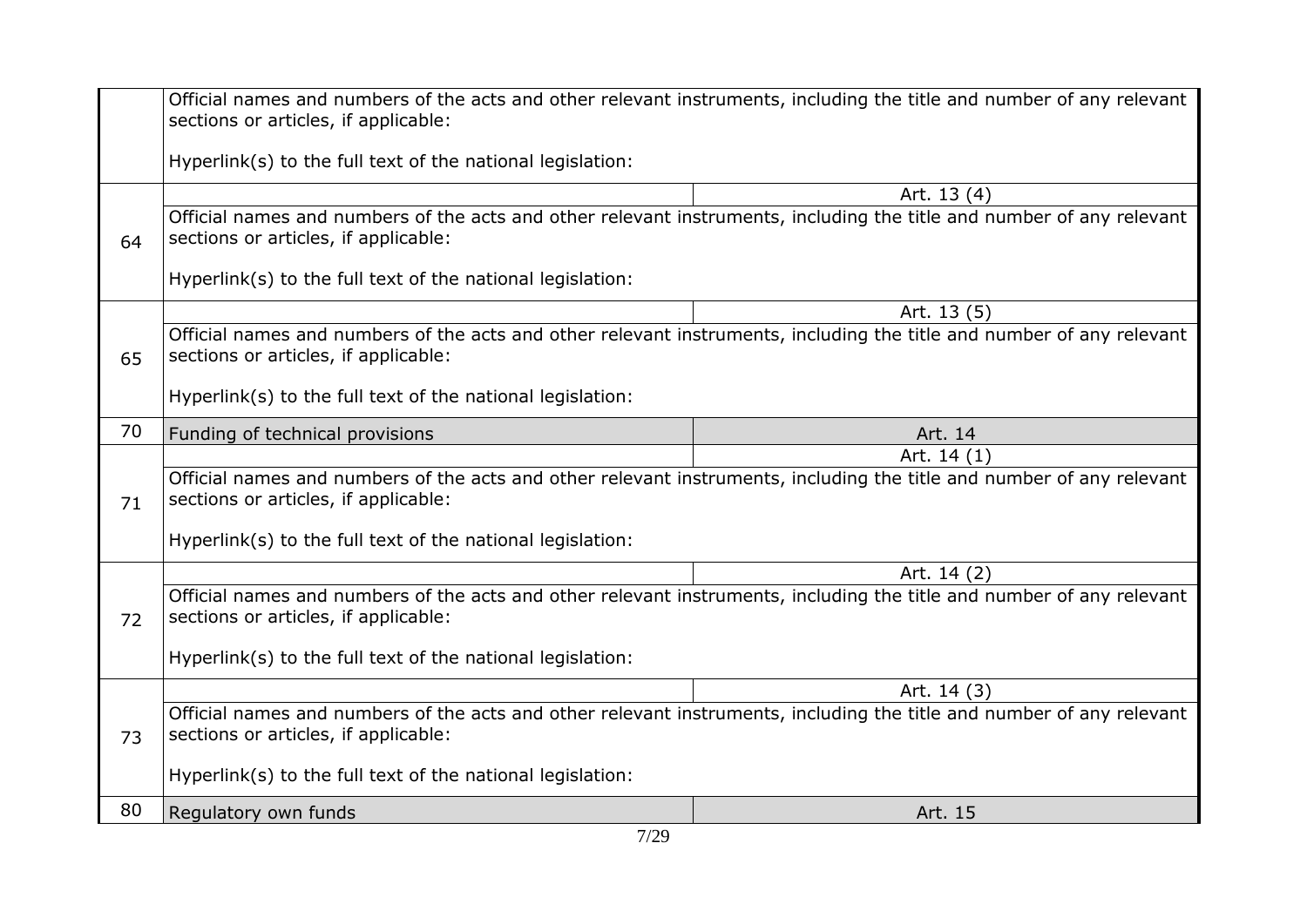|    |                                                                                                                                                               | Art. 15 (1) |  |  |
|----|---------------------------------------------------------------------------------------------------------------------------------------------------------------|-------------|--|--|
| 81 | Official names and numbers of the acts and other relevant instruments, including the title and number of any relevant<br>sections or articles, if applicable: |             |  |  |
|    | Hyperlink(s) to the full text of the national legislation:                                                                                                    |             |  |  |
|    |                                                                                                                                                               | Art. 15 (2) |  |  |
| 82 | Official names and numbers of the acts and other relevant instruments, including the title and number of any relevant<br>sections or articles, if applicable: |             |  |  |
|    | Hyperlink(s) to the full text of the national legislation:                                                                                                    |             |  |  |
|    |                                                                                                                                                               | Art. 15 (3) |  |  |
| 83 | Official names and numbers of the acts and other relevant instruments, including the title and number of any relevant<br>sections or articles, if applicable: |             |  |  |
|    | Hyperlink(s) to the full text of the national legislation:                                                                                                    |             |  |  |
| 90 | Available solvency margin                                                                                                                                     | Art. 16     |  |  |
|    |                                                                                                                                                               | Art. 16 (1) |  |  |
| 91 | Official names and numbers of the acts and other relevant instruments, including the title and number of any relevant<br>sections or articles, if applicable: |             |  |  |
|    | Hyperlink(s) to the full text of the national legislation:                                                                                                    |             |  |  |
|    |                                                                                                                                                               | Art. 16 (2) |  |  |
| 92 | Official names and numbers of the acts and other relevant instruments, including the title and number of any relevant<br>sections or articles, if applicable: |             |  |  |
|    | Hyperlink(s) to the full text of the national legislation:                                                                                                    |             |  |  |
|    |                                                                                                                                                               | Art. 16 (3) |  |  |
| 93 | Official names and numbers of the acts and other relevant instruments, including the title and number of any relevant<br>sections or articles, if applicable: |             |  |  |
|    | Hyperlink(s) to the full text of the national legislation:                                                                                                    |             |  |  |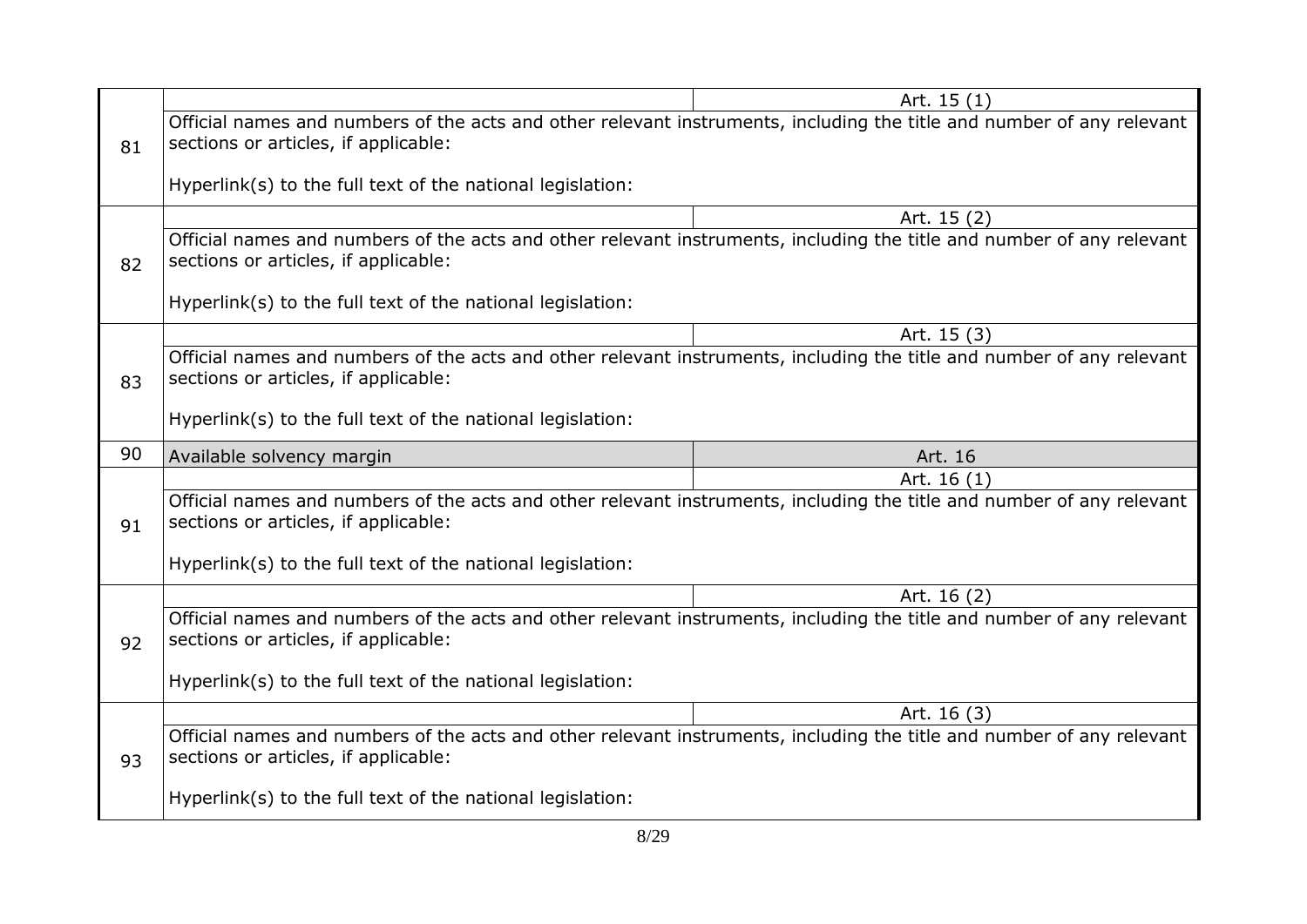|     |                                                                                                                                                               | Art. 16 (4) |  |
|-----|---------------------------------------------------------------------------------------------------------------------------------------------------------------|-------------|--|
|     | Official names and numbers of the acts and other relevant instruments, including the title and number of any relevant                                         |             |  |
| 94  | sections or articles, if applicable:                                                                                                                          |             |  |
|     |                                                                                                                                                               |             |  |
|     | Hyperlink(s) to the full text of the national legislation:                                                                                                    |             |  |
| 100 | Required solvency margin                                                                                                                                      | Art. 17     |  |
|     |                                                                                                                                                               | Art. 17 (1) |  |
| 101 | Official names and numbers of the acts and other relevant instruments, including the title and number of any relevant<br>sections or articles, if applicable: |             |  |
|     | Hyperlink(s) to the full text of the national legislation:                                                                                                    |             |  |
|     |                                                                                                                                                               | Art. 17 (2) |  |
|     | Official names and numbers of the acts and other relevant instruments, including the title and number of any relevant                                         |             |  |
| 102 | sections or articles, if applicable:                                                                                                                          |             |  |
|     | Hyperlink(s) to the full text of the national legislation:                                                                                                    |             |  |
|     |                                                                                                                                                               |             |  |
|     |                                                                                                                                                               | Art. 17 (3) |  |
| 103 | Official names and numbers of the acts and other relevant instruments, including the title and number of any relevant<br>sections or articles, if applicable: |             |  |
|     | Hyperlink(s) to the full text of the national legislation:                                                                                                    |             |  |
|     |                                                                                                                                                               |             |  |
|     |                                                                                                                                                               | Art. 17 (4) |  |
| 104 | Official names and numbers of the acts and other relevant instruments, including the title and number of any relevant<br>sections or articles, if applicable: |             |  |
|     | Hyperlink(s) to the full text of the national legislation:                                                                                                    |             |  |
|     |                                                                                                                                                               | Art. 17 (5) |  |
| 105 | Official names and numbers of the acts and other relevant instruments, including the title and number of any relevant<br>sections or articles, if applicable: |             |  |
|     | Hyperlink(s) to the full text of the national legislation:                                                                                                    |             |  |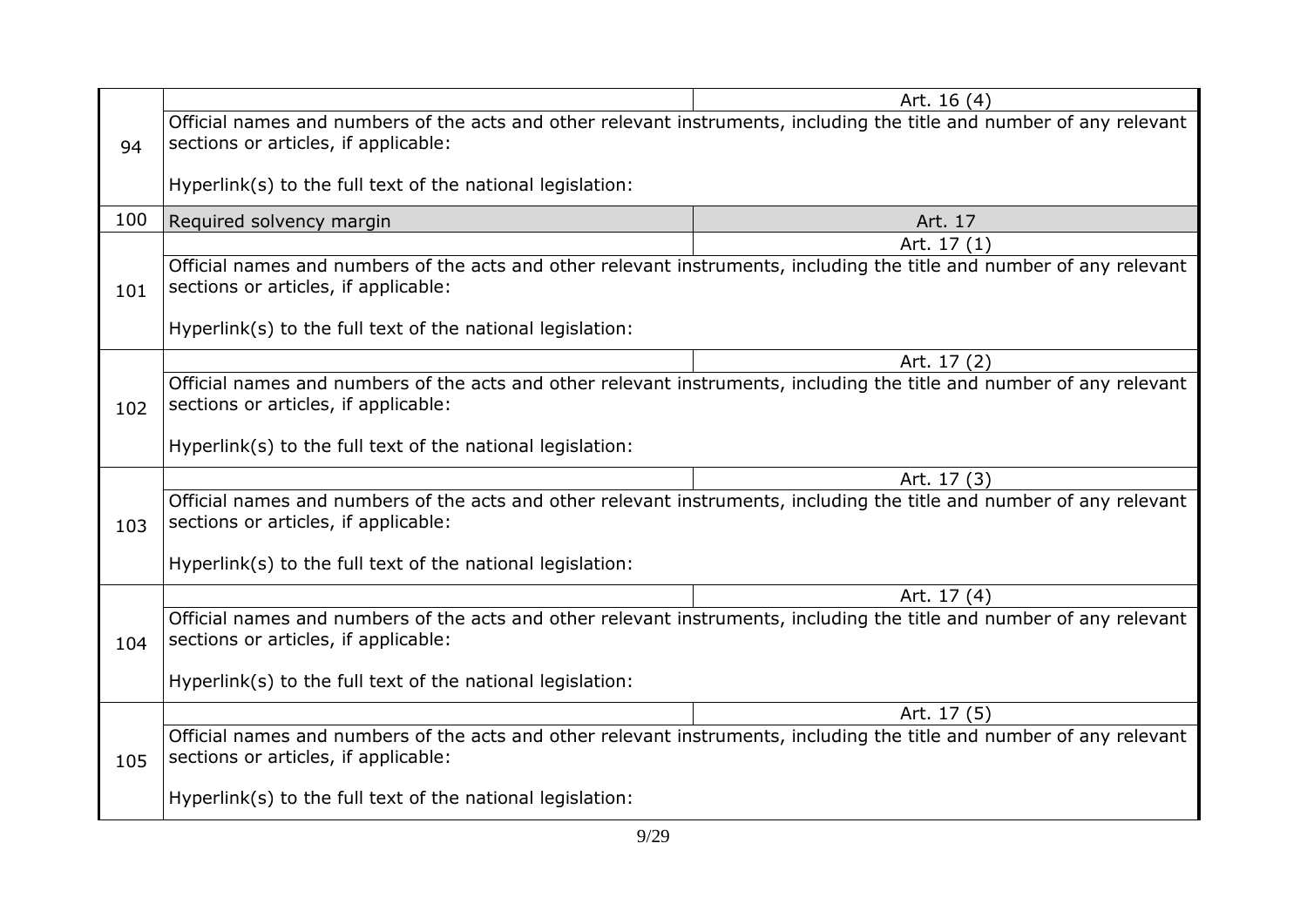|     |                                                                                                                                                               | Art. 17 (6) |  |
|-----|---------------------------------------------------------------------------------------------------------------------------------------------------------------|-------------|--|
|     | Official names and numbers of the acts and other relevant instruments, including the title and number of any relevant                                         |             |  |
| 106 | sections or articles, if applicable:                                                                                                                          |             |  |
|     |                                                                                                                                                               |             |  |
|     | Hyperlink(s) to the full text of the national legislation:                                                                                                    |             |  |
| 110 | Required solvency margin for the purpose of Article 17(3)                                                                                                     | Art. 18     |  |
|     |                                                                                                                                                               | Art. 18 (1) |  |
| 111 | Official names and numbers of the acts and other relevant instruments, including the title and number of any relevant<br>sections or articles, if applicable: |             |  |
|     |                                                                                                                                                               |             |  |
|     | Hyperlink(s) to the full text of the national legislation:                                                                                                    |             |  |
|     |                                                                                                                                                               | Art. 18 (2) |  |
|     | Official names and numbers of the acts and other relevant instruments, including the title and number of any relevant                                         |             |  |
| 112 | sections or articles, if applicable:                                                                                                                          |             |  |
|     | Hyperlink(s) to the full text of the national legislation:                                                                                                    |             |  |
|     |                                                                                                                                                               |             |  |
|     |                                                                                                                                                               | Art. 18 (3) |  |
| 113 | Official names and numbers of the acts and other relevant instruments, including the title and number of any relevant<br>sections or articles, if applicable: |             |  |
|     |                                                                                                                                                               |             |  |
|     | Hyperlink(s) to the full text of the national legislation:                                                                                                    |             |  |
|     |                                                                                                                                                               | Art. 18 (4) |  |
| 114 | Official names and numbers of the acts and other relevant instruments, including the title and number of any relevant<br>sections or articles, if applicable: |             |  |
|     | Hyperlink(s) to the full text of the national legislation:                                                                                                    |             |  |
|     |                                                                                                                                                               |             |  |
|     |                                                                                                                                                               | Art. 18 (5) |  |
| 115 | Official names and numbers of the acts and other relevant instruments, including the title and number of any relevant<br>sections or articles, if applicable: |             |  |
|     | Hyperlink(s) to the full text of the national legislation:                                                                                                    |             |  |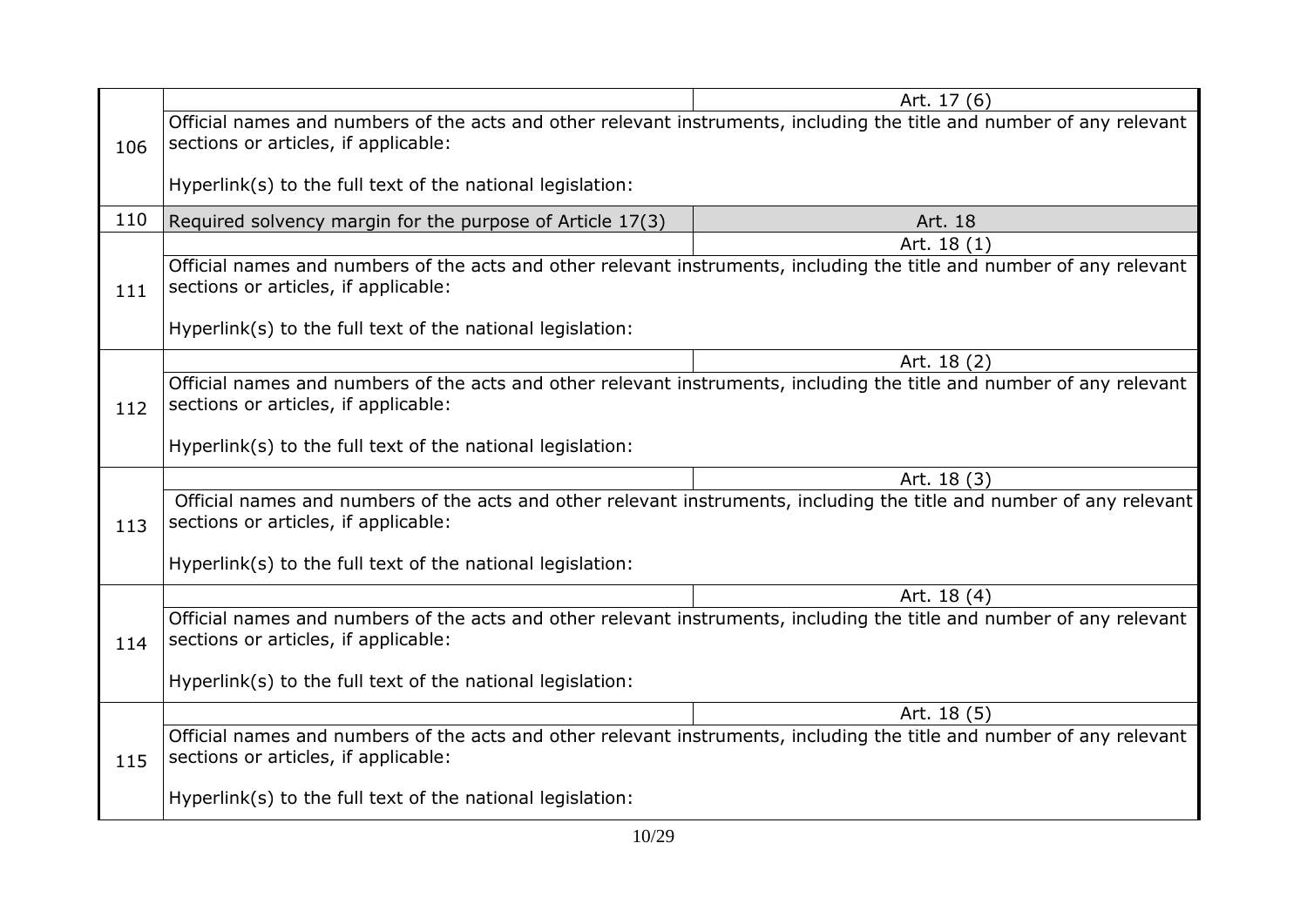| 120 | Investment rules                                                                                                                                              | Art. 19     |
|-----|---------------------------------------------------------------------------------------------------------------------------------------------------------------|-------------|
|     |                                                                                                                                                               | Art. 19 (1) |
| 121 | Official names and numbers of the acts and other relevant instruments, including the title and number of any relevant<br>sections or articles, if applicable: |             |
|     | Hyperlink(s) to the full text of the national legislation:                                                                                                    |             |
|     |                                                                                                                                                               | Art. 19 (2) |
| 122 | Official names and numbers of the acts and other relevant instruments, including the title and number of any relevant<br>sections or articles, if applicable: |             |
|     | Hyperlink(s) to the full text of the national legislation:                                                                                                    |             |
|     |                                                                                                                                                               | Art. 19 (3) |
| 123 | Official names and numbers of the acts and other relevant instruments, including the title and number of any relevant<br>sections or articles, if applicable: |             |
|     | Hyperlink(s) to the full text of the national legislation:                                                                                                    |             |
|     |                                                                                                                                                               | Art. 19 (4) |
| 124 | Official names and numbers of the acts and other relevant instruments, including the title and number of any relevant<br>sections or articles, if applicable: |             |
|     | Hyperlink(s) to the full text of the national legislation:                                                                                                    |             |
|     |                                                                                                                                                               | Art. 19 (5) |
| 125 | Official names and numbers of the acts and other relevant instruments, including the title and number of any relevant<br>sections or articles, if applicable: |             |
|     | Hyperlink(s) to the full text of the national legislation:                                                                                                    |             |
|     |                                                                                                                                                               | Art. 19 (6) |
| 126 | Official names and numbers of the acts and other relevant instruments, including the title and number of any relevant<br>sections or articles, if applicable: |             |
|     | Hyperlink(s) to the full text of the national legislation:                                                                                                    |             |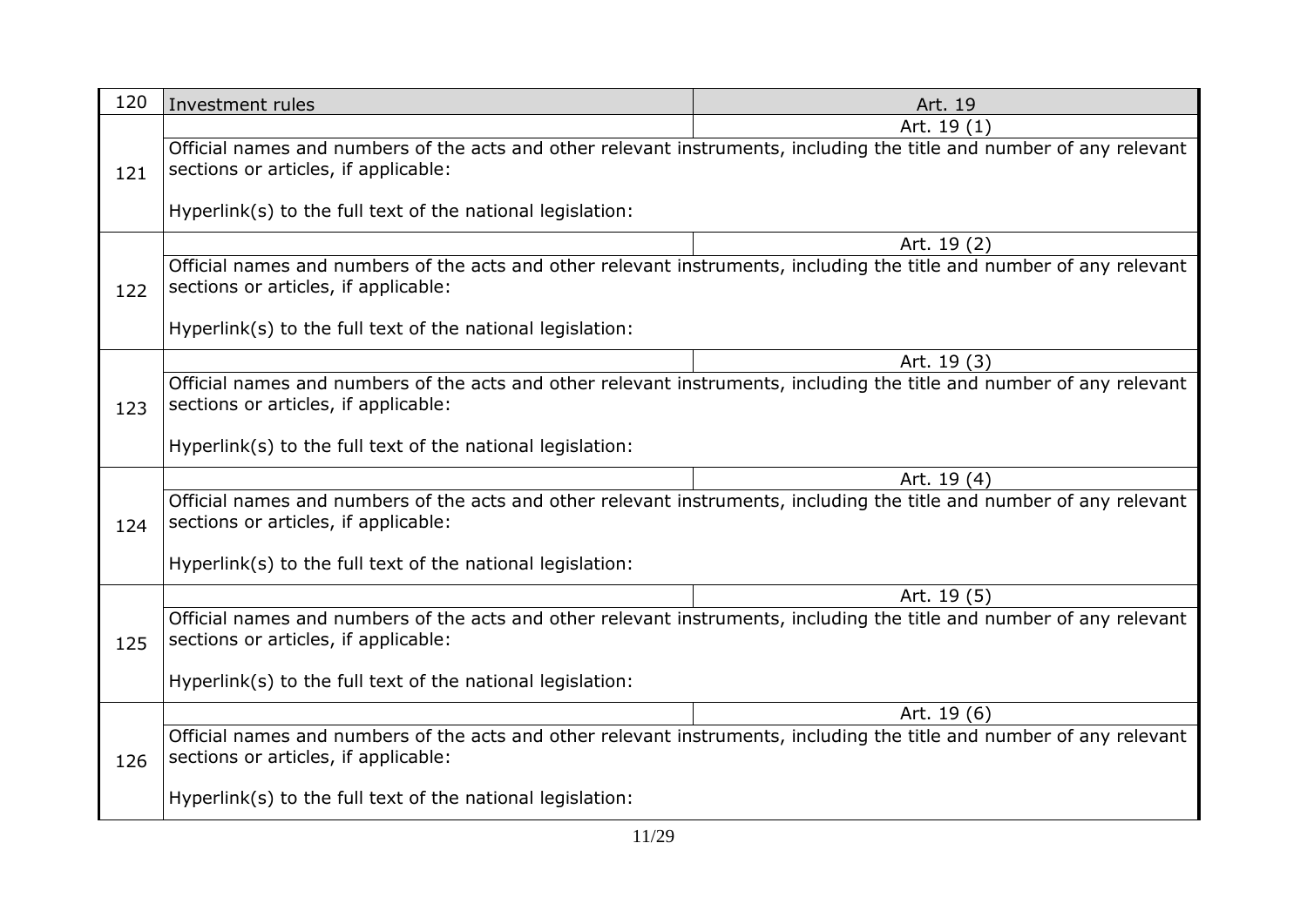|     |                                                                                                                                                               | Art. 19 (7) |  |
|-----|---------------------------------------------------------------------------------------------------------------------------------------------------------------|-------------|--|
|     | Official names and numbers of the acts and other relevant instruments, including the title and number of any relevant                                         |             |  |
| 127 | sections or articles, if applicable:                                                                                                                          |             |  |
|     |                                                                                                                                                               |             |  |
|     | Hyperlink(s) to the full text of the national legislation:                                                                                                    |             |  |
|     |                                                                                                                                                               |             |  |
|     | Responsibility of the management or supervisory body                                                                                                          | Art. 20 (1) |  |
| 130 | Official names and numbers of the acts and other relevant instruments, including the title and number of any relevant<br>sections or articles, if applicable: |             |  |
|     |                                                                                                                                                               |             |  |
|     | Hyperlink(s) to the full text of the national legislation:                                                                                                    |             |  |
|     |                                                                                                                                                               |             |  |
| 140 | General governance requirements                                                                                                                               | Art. 21     |  |
|     |                                                                                                                                                               | Art. 21 (1) |  |
|     | Official names and numbers of the acts and other relevant instruments, including the title and number of any relevant                                         |             |  |
| 141 | sections or articles, if applicable:                                                                                                                          |             |  |
|     | Hyperlink(s) to the full text of the national legislation:                                                                                                    |             |  |
|     |                                                                                                                                                               |             |  |
|     |                                                                                                                                                               | Art. 21 (2) |  |
|     | Official names and numbers of the acts and other relevant instruments, including the title and number of any relevant                                         |             |  |
| 142 | sections or articles, if applicable:                                                                                                                          |             |  |
|     | Hyperlink(s) to the full text of the national legislation:                                                                                                    |             |  |
|     |                                                                                                                                                               |             |  |
|     |                                                                                                                                                               | Art. 21 (3) |  |
|     | Official names and numbers of the acts and other relevant instruments, including the title and number of any relevant                                         |             |  |
| 143 | sections or articles, if applicable:                                                                                                                          |             |  |
|     | Hyperlink(s) to the full text of the national legislation:                                                                                                    |             |  |
|     |                                                                                                                                                               |             |  |
|     |                                                                                                                                                               | Art. 21 (4) |  |
|     | Official names and numbers of the acts and other relevant instruments, including the title and number of any relevant                                         |             |  |
| 144 | sections or articles, if applicable:                                                                                                                          |             |  |
|     | Hyperlink(s) to the full text of the national legislation:                                                                                                    |             |  |
|     |                                                                                                                                                               |             |  |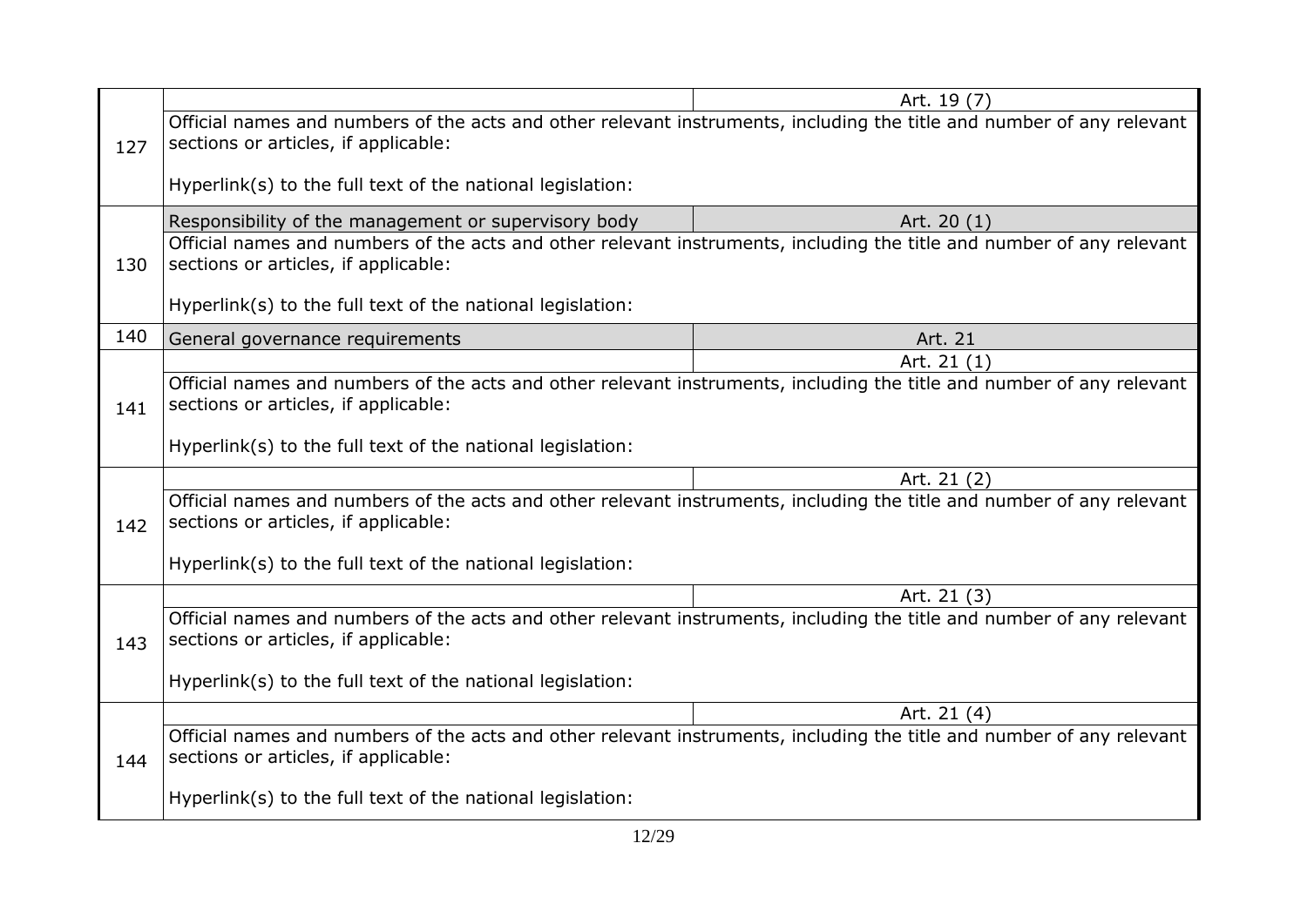|     |                                                                                                                       | Art. 21 (5) |  |
|-----|-----------------------------------------------------------------------------------------------------------------------|-------------|--|
|     |                                                                                                                       |             |  |
|     | Official names and numbers of the acts and other relevant instruments, including the title and number of any relevant |             |  |
| 145 | sections or articles, if applicable:                                                                                  |             |  |
|     |                                                                                                                       |             |  |
|     | Hyperlink(s) to the full text of the national legislation:                                                            |             |  |
|     |                                                                                                                       | Art. 21 (6) |  |
|     | Official names and numbers of the acts and other relevant instruments, including the title and number of any relevant |             |  |
|     | sections or articles, if applicable:                                                                                  |             |  |
| 146 |                                                                                                                       |             |  |
|     | Hyperlink(s) to the full text of the national legislation:                                                            |             |  |
|     |                                                                                                                       |             |  |
| 150 | Requirements for fit and proper management                                                                            | Art. 22     |  |
|     |                                                                                                                       | Art. 22 (1) |  |
|     | Official names and numbers of the acts and other relevant instruments, including the title and number of any relevant |             |  |
| 151 | sections or articles, if applicable:                                                                                  |             |  |
|     |                                                                                                                       |             |  |
|     | Hyperlink(s) to the full text of the national legislation:                                                            |             |  |
|     |                                                                                                                       |             |  |
|     |                                                                                                                       | Art. 22 (2) |  |
|     | Official names and numbers of the acts and other relevant instruments, including the title and number of any relevant |             |  |
| 152 | sections or articles, if applicable:                                                                                  |             |  |
|     |                                                                                                                       |             |  |
|     | Hyperlink(s) to the full text of the national legislation:                                                            |             |  |
|     |                                                                                                                       | Art. 22 (3) |  |
|     | Official names and numbers of the acts and other relevant instruments, including the title and number of any relevant |             |  |
| 153 | sections or articles, if applicable:                                                                                  |             |  |
|     |                                                                                                                       |             |  |
|     | Hyperlink(s) to the full text of the national legislation:                                                            |             |  |
|     |                                                                                                                       |             |  |
|     |                                                                                                                       | Art. 22 (4) |  |
|     | Official names and numbers of the acts and other relevant instruments, including the title and number of any relevant |             |  |
| 154 | sections or articles, if applicable:                                                                                  |             |  |
|     |                                                                                                                       |             |  |
|     | Hyperlink(s) to the full text of the national legislation:                                                            |             |  |
|     |                                                                                                                       |             |  |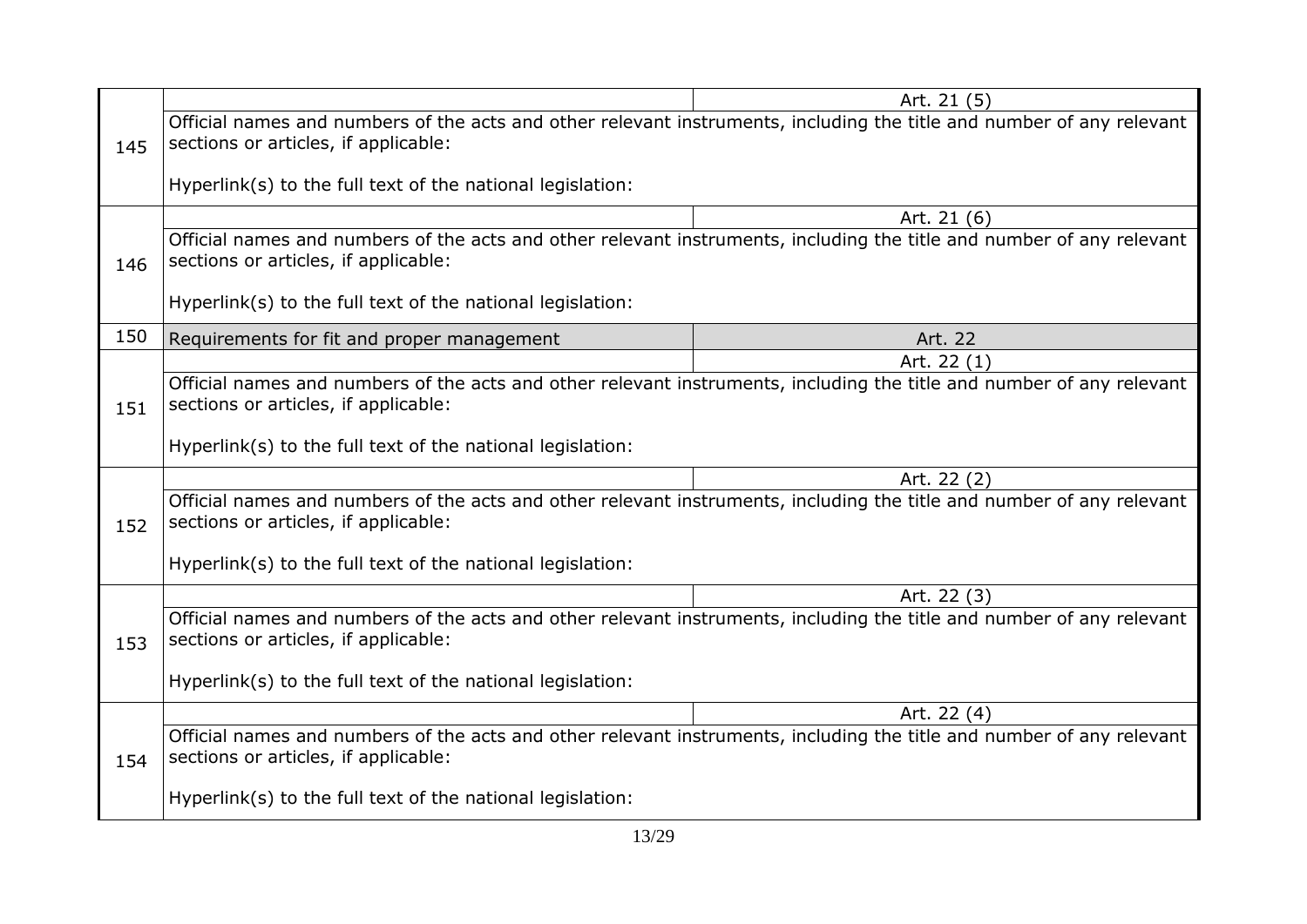|     |                                                                                                                                                               | Art. 22 (5)                                                                                                           |  |
|-----|---------------------------------------------------------------------------------------------------------------------------------------------------------------|-----------------------------------------------------------------------------------------------------------------------|--|
| 155 | Official names and numbers of the acts and other relevant instruments, including the title and number of any relevant<br>sections or articles, if applicable: |                                                                                                                       |  |
|     | Hyperlink(s) to the full text of the national legislation:                                                                                                    |                                                                                                                       |  |
|     |                                                                                                                                                               | Art. 22 (6)                                                                                                           |  |
| 156 | Official names and numbers of the acts and other relevant instruments, including the title and number of any relevant<br>sections or articles, if applicable: |                                                                                                                       |  |
|     | Hyperlink(s) to the full text of the national legislation:                                                                                                    |                                                                                                                       |  |
|     |                                                                                                                                                               | Art. 22 (7)                                                                                                           |  |
| 157 | Official names and numbers of the acts and other relevant instruments, including the title and number of any relevant<br>sections or articles, if applicable: |                                                                                                                       |  |
|     | Hyperlink(s) to the full text of the national legislation:                                                                                                    |                                                                                                                       |  |
| 160 | Remuneration policy                                                                                                                                           | Art. 23                                                                                                               |  |
|     |                                                                                                                                                               | Art. 23 (1)                                                                                                           |  |
| 161 |                                                                                                                                                               |                                                                                                                       |  |
|     | sections or articles, if applicable:                                                                                                                          | Official names and numbers of the acts and other relevant instruments, including the title and number of any relevant |  |
|     | Hyperlink(s) to the full text of the national legislation:                                                                                                    |                                                                                                                       |  |
|     |                                                                                                                                                               | Art. 23 (2)                                                                                                           |  |
| 162 | Official names and numbers of the acts and other relevant instruments, including the title and number of any relevant<br>sections or articles, if applicable: |                                                                                                                       |  |
|     | Hyperlink(s) to the full text of the national legislation:                                                                                                    |                                                                                                                       |  |
|     |                                                                                                                                                               | Art. 23 (3)                                                                                                           |  |
| 163 | Official names and numbers of the acts and other relevant instruments, including the title and number of any relevant<br>sections or articles, if applicable: |                                                                                                                       |  |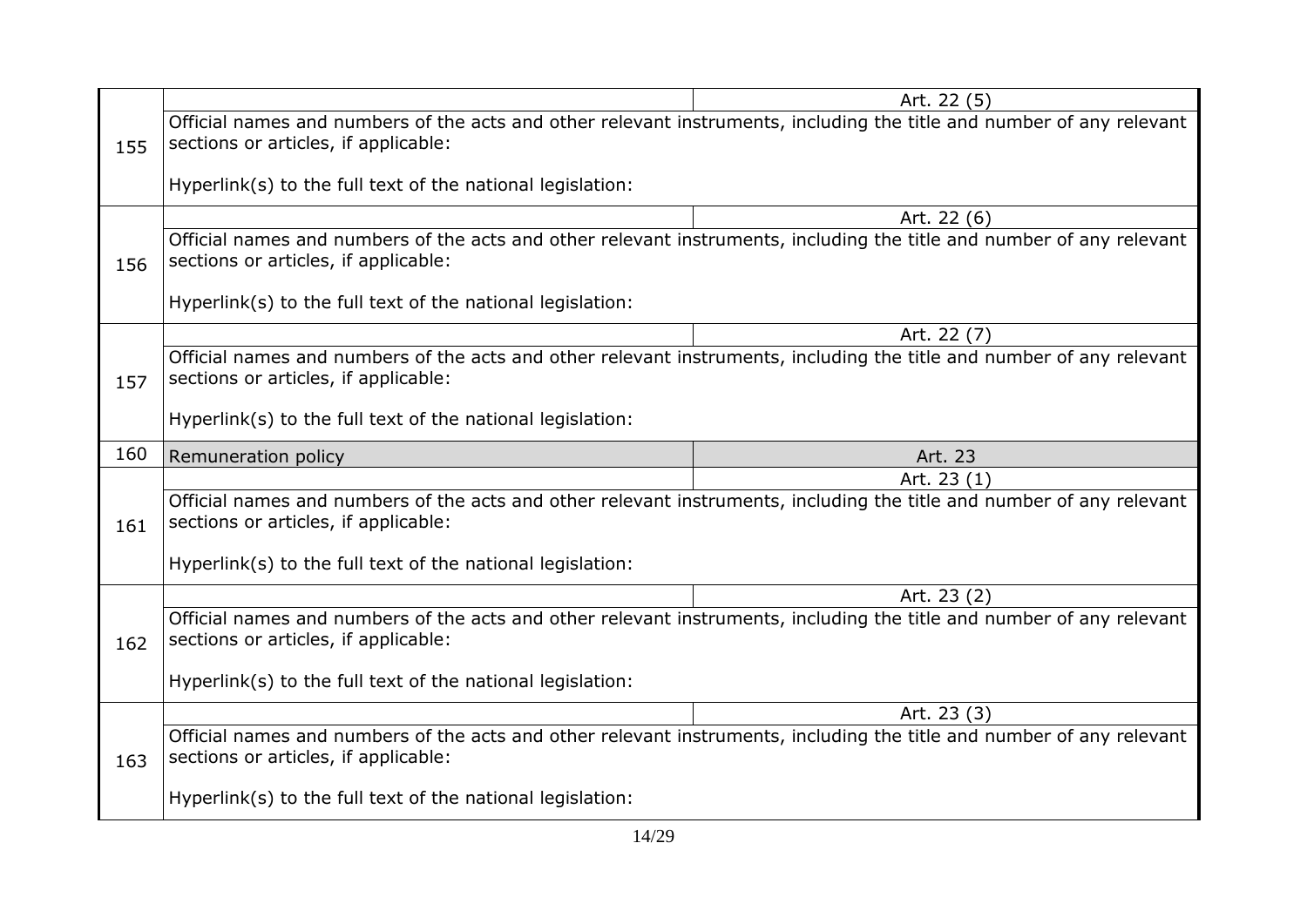| 170 | General provisions on key functions                                                                                                                           | Art. 24     |
|-----|---------------------------------------------------------------------------------------------------------------------------------------------------------------|-------------|
|     |                                                                                                                                                               | Art. 24 (1) |
| 171 | Official names and numbers of the acts and other relevant instruments, including the title and number of any relevant<br>sections or articles, if applicable: |             |
|     | Hyperlink(s) to the full text of the national legislation:                                                                                                    |             |
|     |                                                                                                                                                               | Art. 24 (2) |
| 172 | Official names and numbers of the acts and other relevant instruments, including the title and number of any relevant<br>sections or articles, if applicable: |             |
|     | Hyperlink(s) to the full text of the national legislation:                                                                                                    |             |
|     |                                                                                                                                                               | Art. 24 (3) |
| 173 | Official names and numbers of the acts and other relevant instruments, including the title and number of any relevant<br>sections or articles, if applicable: |             |
|     | Hyperlink(s) to the full text of the national legislation:                                                                                                    |             |
|     |                                                                                                                                                               | Art. 24 (4) |
| 174 | Official names and numbers of the acts and other relevant instruments, including the title and number of any relevant<br>sections or articles, if applicable: |             |
|     | Hyperlink(s) to the full text of the national legislation:                                                                                                    |             |
|     |                                                                                                                                                               | Art. 24 (5) |
| 175 | Official names and numbers of the acts and other relevant instruments, including the title and number of any relevant<br>sections or articles, if applicable: |             |
|     | Hyperlink(s) to the full text of the national legislation:                                                                                                    |             |
|     |                                                                                                                                                               | Art. 24 (6) |
| 176 | Official names and numbers of the acts and other relevant instruments, including the title and number of any relevant<br>sections or articles, if applicable: |             |
|     | Hyperlink(s) to the full text of the national legislation:                                                                                                    |             |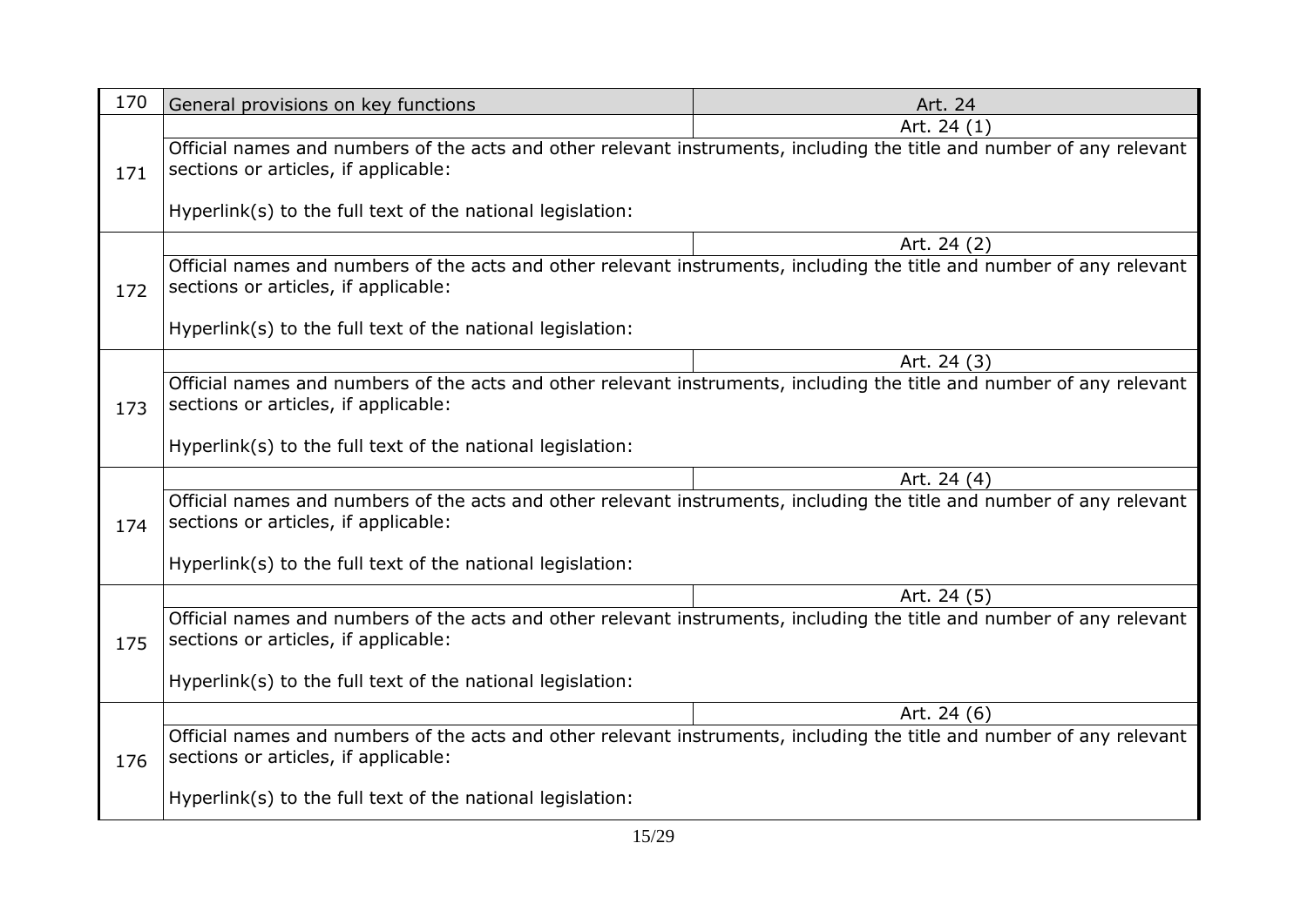| 180 | Risk-management                                                                                                                                               | Art. 25     |
|-----|---------------------------------------------------------------------------------------------------------------------------------------------------------------|-------------|
|     |                                                                                                                                                               | Art. 25 (1) |
| 181 | Official names and numbers of the acts and other relevant instruments, including the title and number of any relevant<br>sections or articles, if applicable: |             |
|     | Hyperlink(s) to the full text of the national legislation:                                                                                                    |             |
|     |                                                                                                                                                               | Art. 25 (2) |
| 182 | Official names and numbers of the acts and other relevant instruments, including the title and number of any relevant<br>sections or articles, if applicable: |             |
|     | Hyperlink(s) to the full text of the national legislation:                                                                                                    |             |
|     |                                                                                                                                                               | Art. 25 (3) |
| 183 | Official names and numbers of the acts and other relevant instruments, including the title and number of any relevant<br>sections or articles, if applicable: |             |
|     | Hyperlink(s) to the full text of the national legislation:                                                                                                    |             |
|     | Internal audit function                                                                                                                                       | Art. 26     |
| 190 | Official names and numbers of the acts and other relevant instruments, including the title and number of any relevant<br>sections or articles, if applicable: |             |
|     | Hyperlink(s) to the full text of the national legislation:                                                                                                    |             |
| 200 | <b>Actuarial function</b>                                                                                                                                     | Art. 27     |
|     |                                                                                                                                                               | Art. 27 (1) |
| 201 | Official names and numbers of the acts and other relevant instruments, including the title and number of any relevant<br>sections or articles, if applicable: |             |
|     | Hyperlink(s) to the full text of the national legislation:                                                                                                    |             |
| 202 |                                                                                                                                                               | Art. 27 (2) |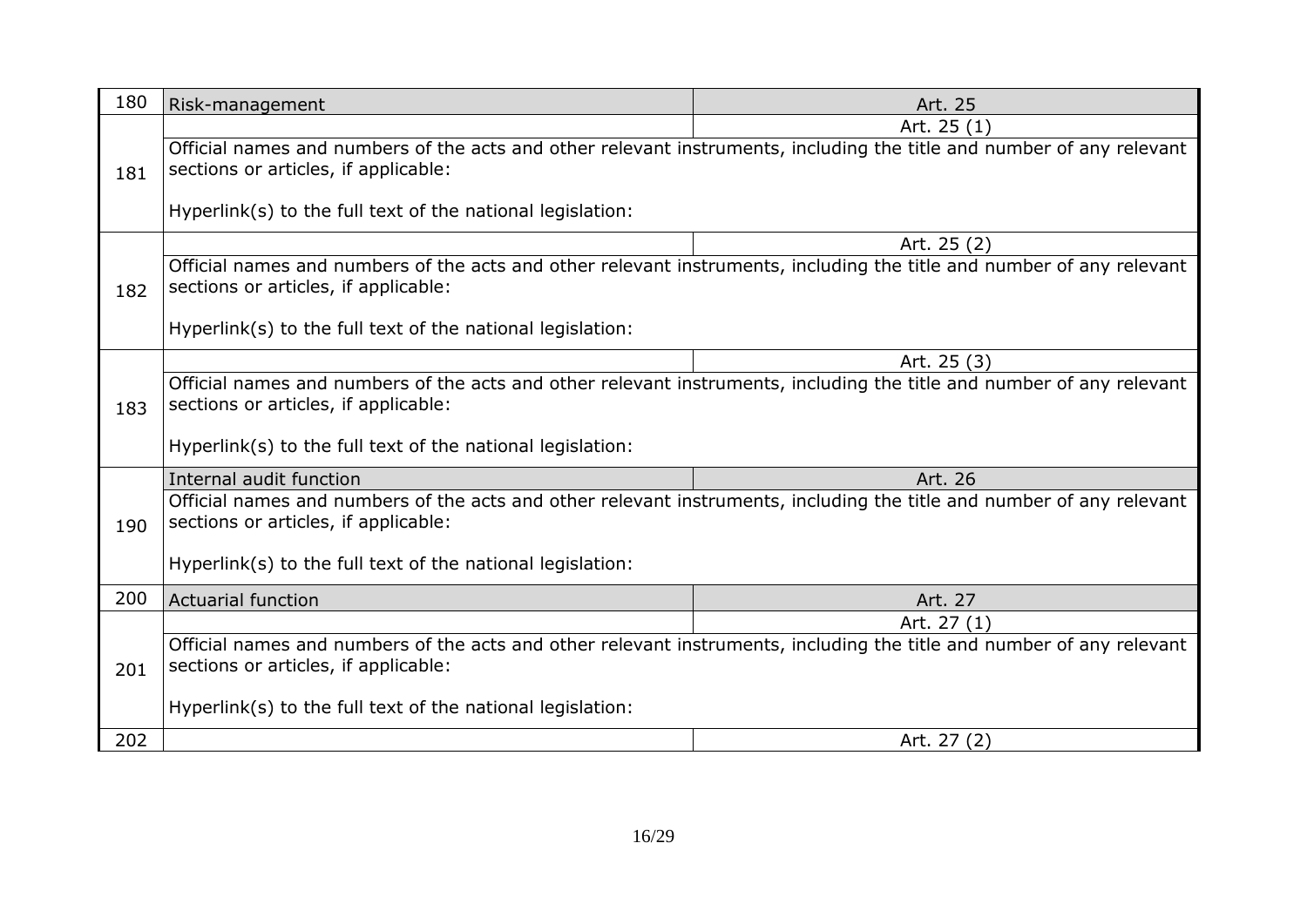|     | Official names and numbers of the acts and other relevant instruments, including the title and number of any relevant<br>sections or articles, if applicable: |             |  |
|-----|---------------------------------------------------------------------------------------------------------------------------------------------------------------|-------------|--|
|     | Hyperlink(s) to the full text of the national legislation:                                                                                                    |             |  |
| 210 | Own-risk assessment                                                                                                                                           | Art. 28     |  |
|     |                                                                                                                                                               | Art. 28 (1) |  |
| 211 | Official names and numbers of the acts and other relevant instruments, including the title and number of any relevant<br>sections or articles, if applicable: |             |  |
|     | Hyperlink(s) to the full text of the national legislation:                                                                                                    |             |  |
|     |                                                                                                                                                               | Art. 28 (2) |  |
| 212 | Official names and numbers of the acts and other relevant instruments, including the title and number of any relevant<br>sections or articles, if applicable: |             |  |
|     | Hyperlink(s) to the full text of the national legislation:                                                                                                    |             |  |
|     |                                                                                                                                                               | Art. 28 (3) |  |
| 213 | Official names and numbers of the acts and other relevant instruments, including the title and number of any relevant<br>sections or articles, if applicable: |             |  |
|     | Hyperlink(s) to the full text of the national legislation:                                                                                                    |             |  |
|     |                                                                                                                                                               | Art. 28 (4) |  |
| 214 | Official names and numbers of the acts and other relevant instruments, including the title and number of any relevant<br>sections or articles, if applicable: |             |  |
|     | Hyperlink(s) to the full text of the national legislation:                                                                                                    |             |  |
|     | Annual accounts and annual reports                                                                                                                            | Art. 29     |  |
| 220 | Official names and numbers of the acts and other relevant instruments, including the title and number of any relevant<br>sections or articles, if applicable: |             |  |
|     | Hyperlink(s) to the full text of the national legislation:                                                                                                    |             |  |
| 230 | Statement of investment policy principles                                                                                                                     | Art. 30     |  |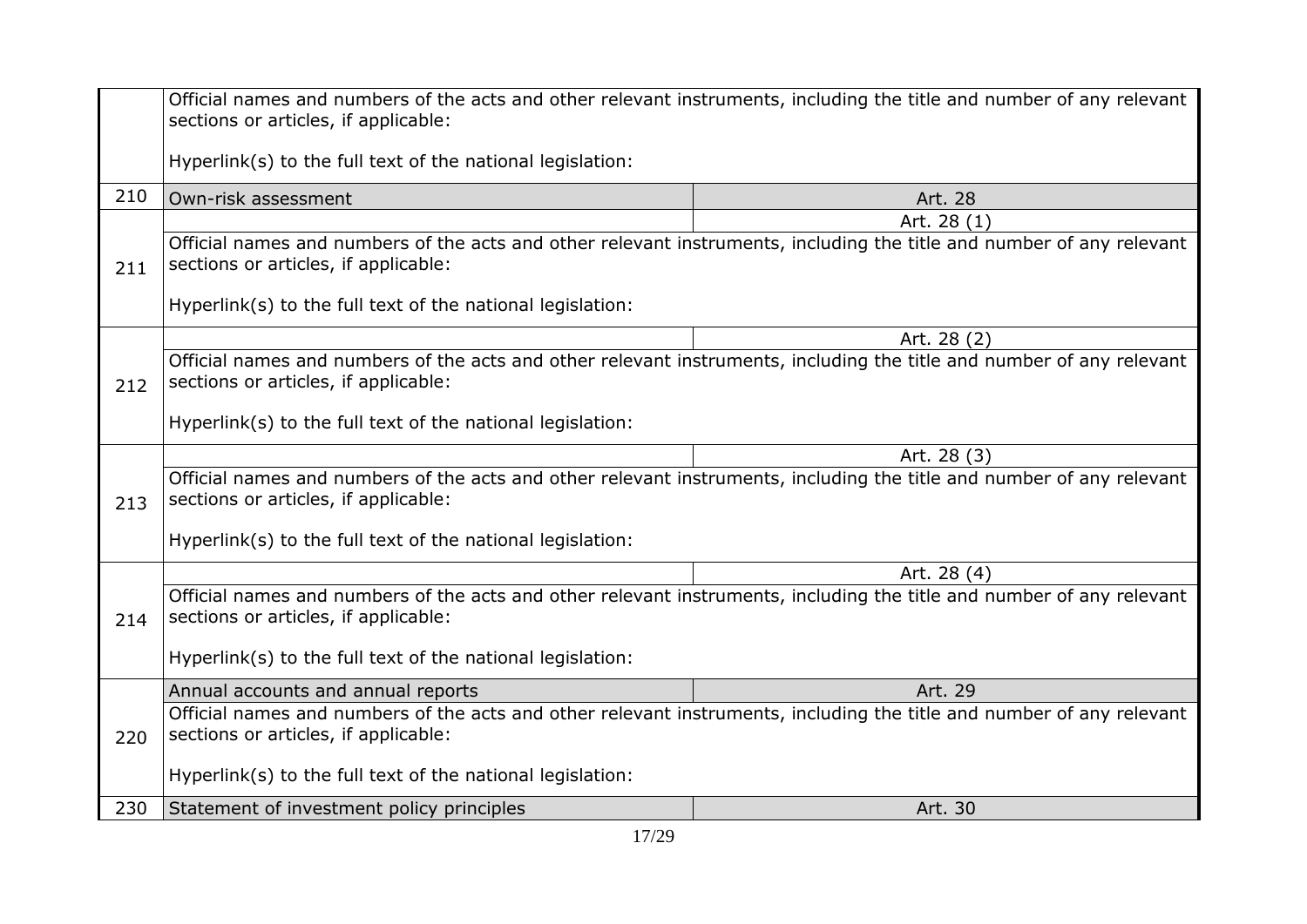|             | Official names and numbers of the acts and other relevant instruments, including the title and number of any relevant<br>sections or articles, if applicable: |             |
|-------------|---------------------------------------------------------------------------------------------------------------------------------------------------------------|-------------|
|             | Hyperlink(s) to the full text of the national legislation:                                                                                                    |             |
| 240         | Outsourcing                                                                                                                                                   | Art. 31     |
|             |                                                                                                                                                               | Art. 31 (1) |
| 241         | Official names and numbers of the acts and other relevant instruments, including the title and number of any relevant<br>sections or articles, if applicable: |             |
|             | Hyperlink(s) to the full text of the national legislation:                                                                                                    |             |
|             |                                                                                                                                                               | Art. 31 (2) |
| 242         | Official names and numbers of the acts and other relevant instruments, including the title and number of any relevant<br>sections or articles, if applicable: |             |
|             | Hyperlink(s) to the full text of the national legislation:                                                                                                    |             |
|             |                                                                                                                                                               | Art. 31 (3) |
| 243         | Official names and numbers of the acts and other relevant instruments, including the title and number of any relevant<br>sections or articles, if applicable: |             |
|             | Hyperlink(s) to the full text of the national legislation:                                                                                                    |             |
| Art. 31 (4) |                                                                                                                                                               |             |
| 244         | Official names and numbers of the acts and other relevant instruments, including the title and number of any relevant<br>sections or articles, if applicable: |             |
|             | Hyperlink(s) to the full text of the national legislation:                                                                                                    |             |
|             |                                                                                                                                                               | Art. 31 (5) |
| 245         | Official names and numbers of the acts and other relevant instruments, including the title and number of any relevant<br>sections or articles, if applicable: |             |
|             | Hyperlink(s) to the full text of the national legislation:                                                                                                    |             |
| 246         |                                                                                                                                                               | Art. 31 (6) |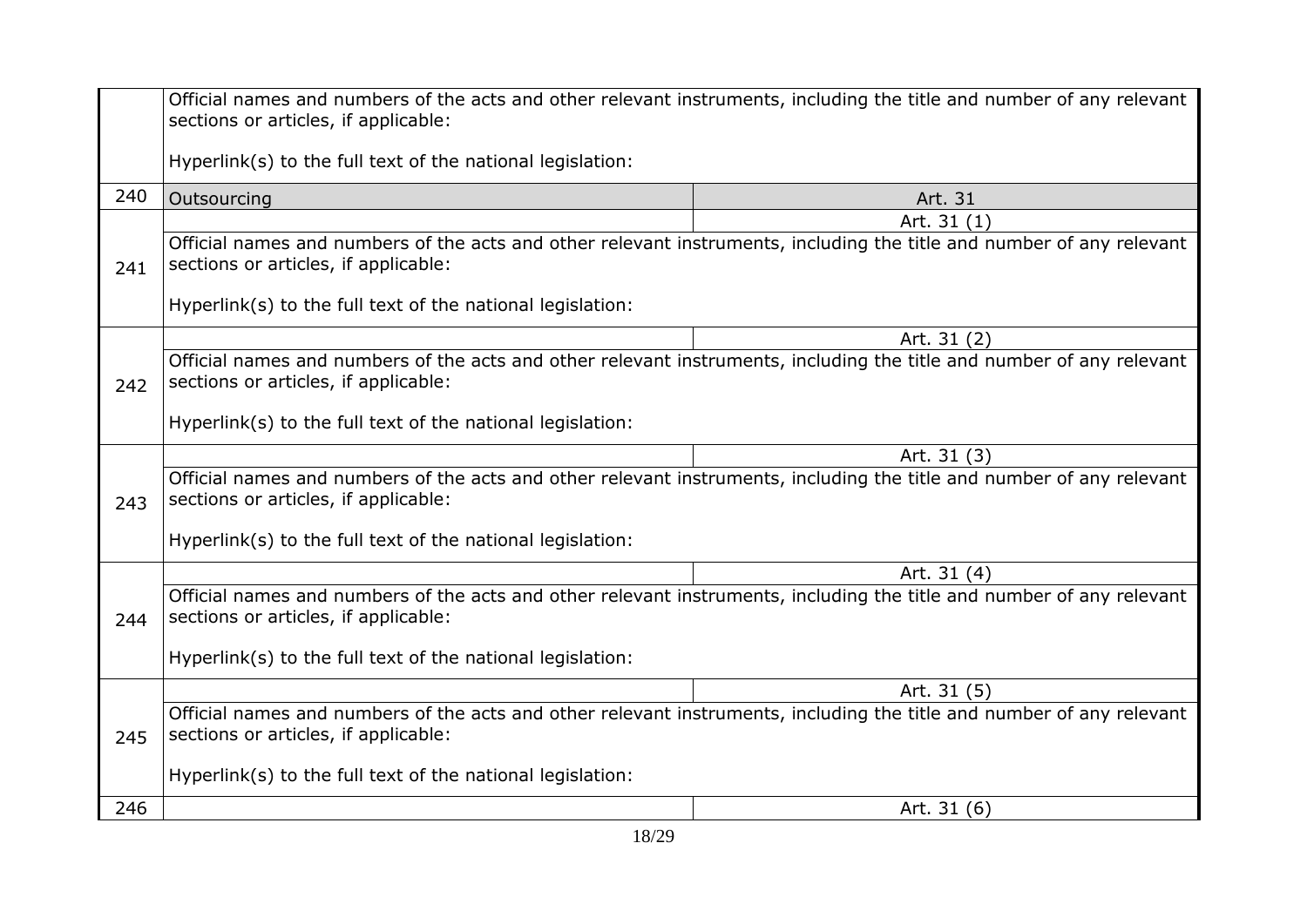|     | Official names and numbers of the acts and other relevant instruments, including the title and number of any relevant<br>sections or articles, if applicable: |             |
|-----|---------------------------------------------------------------------------------------------------------------------------------------------------------------|-------------|
|     | Hyperlink(s) to the full text of the national legislation:                                                                                                    |             |
|     |                                                                                                                                                               | Art. 31 (7) |
| 247 | Official names and numbers of the acts and other relevant instruments, including the title and number of any relevant<br>sections or articles, if applicable: |             |
|     | Hyperlink(s) to the full text of the national legislation:                                                                                                    |             |
|     | Investment management                                                                                                                                         | Art. 32     |
| 250 | Official names and numbers of the acts and other relevant instruments, including the title and number of any relevant<br>sections or articles, if applicable: |             |
|     | Hyperlink(s) to the full text of the national legislation:                                                                                                    |             |
| 260 | Appointment of a depositary                                                                                                                                   | Art. 33     |
|     |                                                                                                                                                               | Art. 33 (1) |
| 261 | Official names and numbers of the acts and other relevant instruments, including the title and number of any relevant<br>sections or articles, if applicable: |             |
|     | Hyperlink(s) to the full text of the national legislation:                                                                                                    |             |
|     | Art. 33 (2)                                                                                                                                                   |             |
| 262 | Official names and numbers of the acts and other relevant instruments, including the title and number of any relevant<br>sections or articles, if applicable: |             |
|     | Hyperlink(s) to the full text of the national legislation:                                                                                                    |             |
|     |                                                                                                                                                               | Art. 33 (3) |
| 263 | Official names and numbers of the acts and other relevant instruments, including the title and number of any relevant<br>sections or articles, if applicable: |             |
|     | Hyperlink(s) to the full text of the national legislation:                                                                                                    |             |
| 264 |                                                                                                                                                               | Art. 33 (4) |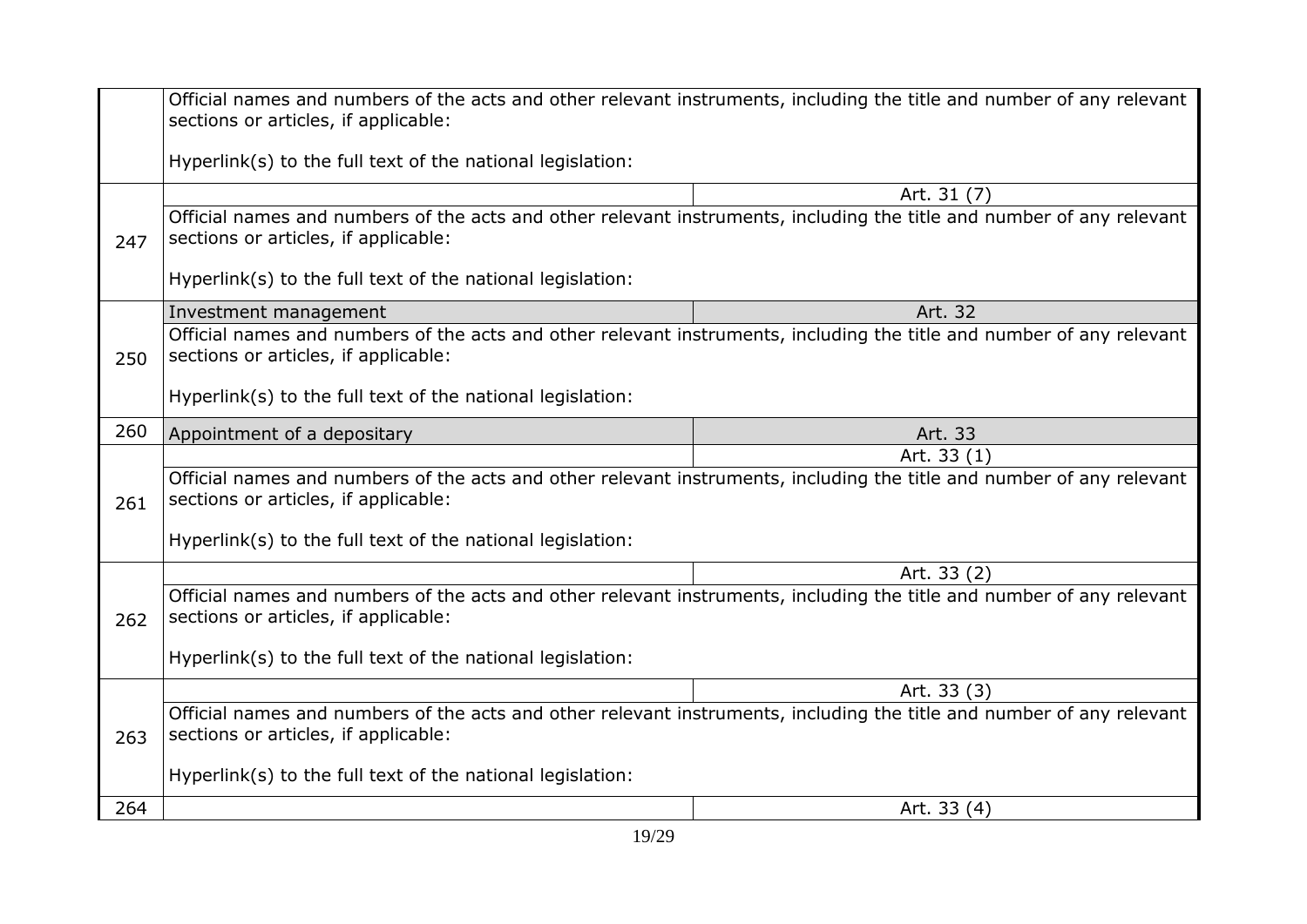|     | Official names and numbers of the acts and other relevant instruments, including the title and number of any relevant<br>sections or articles, if applicable: |             |
|-----|---------------------------------------------------------------------------------------------------------------------------------------------------------------|-------------|
|     | Hyperlink(s) to the full text of the national legislation:                                                                                                    |             |
|     |                                                                                                                                                               | Art. 33 (5) |
| 265 | Official names and numbers of the acts and other relevant instruments, including the title and number of any relevant<br>sections or articles, if applicable: |             |
|     | Hyperlink(s) to the full text of the national legislation:                                                                                                    |             |
|     |                                                                                                                                                               | Art. 33 (6) |
| 266 | Official names and numbers of the acts and other relevant instruments, including the title and number of any relevant<br>sections or articles, if applicable: |             |
|     | Hyperlink(s) to the full text of the national legislation:                                                                                                    |             |
|     |                                                                                                                                                               | Art. 33 (7) |
| 267 | Official names and numbers of the acts and other relevant instruments, including the title and number of any relevant<br>sections or articles, if applicable: |             |
|     | Hyperlink(s) to the full text of the national legislation:                                                                                                    |             |
|     | Art. 33 (8)                                                                                                                                                   |             |
| 268 | Official names and numbers of the acts and other relevant instruments, including the title and number of any relevant<br>sections or articles, if applicable: |             |
|     | Hyperlink(s) to the full text of the national legislation:                                                                                                    |             |
| 270 | Safekeeping of assets and depositary liability                                                                                                                | Art. 34     |
|     |                                                                                                                                                               | Art. 34 (1) |
| 271 | Official names and numbers of the acts and other relevant instruments, including the title and number of any relevant<br>sections or articles, if applicable: |             |
|     | Hyperlink(s) to the full text of the national legislation:                                                                                                    |             |
| 272 |                                                                                                                                                               | Art. 34 (2) |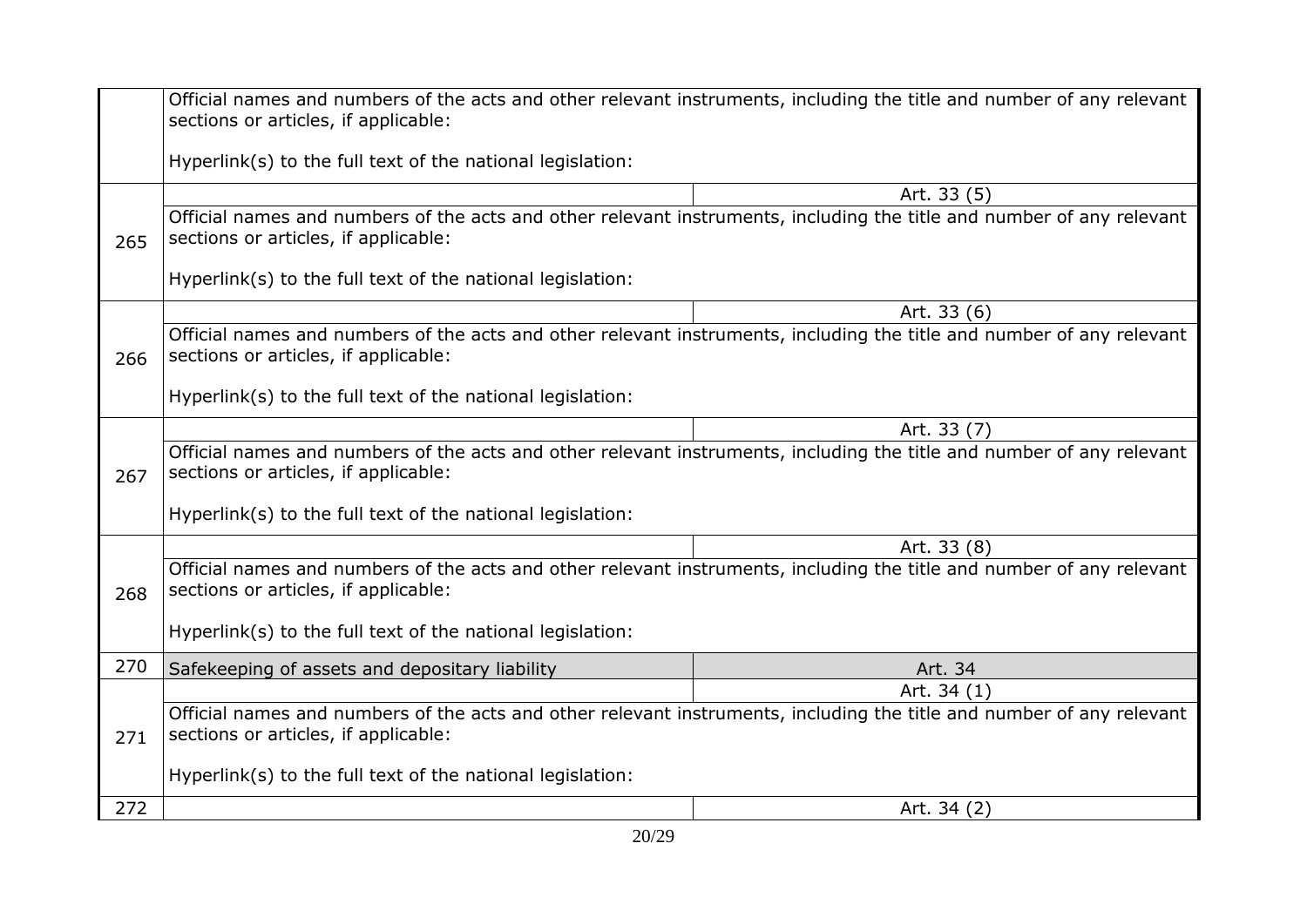|     | Official names and numbers of the acts and other relevant instruments, including the title and number of any relevant<br>sections or articles, if applicable: |             |
|-----|---------------------------------------------------------------------------------------------------------------------------------------------------------------|-------------|
|     | Hyperlink(s) to the full text of the national legislation:                                                                                                    |             |
|     |                                                                                                                                                               | Art. 34 (3) |
| 273 | Official names and numbers of the acts and other relevant instruments, including the title and number of any relevant<br>sections or articles, if applicable: |             |
|     | Hyperlink(s) to the full text of the national legislation:                                                                                                    |             |
|     |                                                                                                                                                               | Art. 34 (4) |
| 274 | Official names and numbers of the acts and other relevant instruments, including the title and number of any relevant<br>sections or articles, if applicable: |             |
|     | Hyperlink(s) to the full text of the national legislation:                                                                                                    |             |
|     |                                                                                                                                                               | Art. 34 (5) |
| 275 | Official names and numbers of the acts and other relevant instruments, including the title and number of any relevant<br>sections or articles, if applicable: |             |
|     | Hyperlink(s) to the full text of the national legislation:                                                                                                    |             |
| 280 | Oversight duties                                                                                                                                              | Art. 35     |
|     |                                                                                                                                                               | Art. 35 (1) |
| 281 | Official names and numbers of the acts and other relevant instruments, including the title and number of any relevant<br>sections or articles, if applicable: |             |
|     | Hyperlink(s) to the full text of the national legislation:                                                                                                    |             |
|     |                                                                                                                                                               | Art. 35 (2) |
| 282 | Official names and numbers of the acts and other relevant instruments, including the title and number of any relevant<br>sections or articles, if applicable: |             |
|     | Hyperlink(s) to the full text of the national legislation:                                                                                                    |             |
| 283 |                                                                                                                                                               | Art. 35 (3) |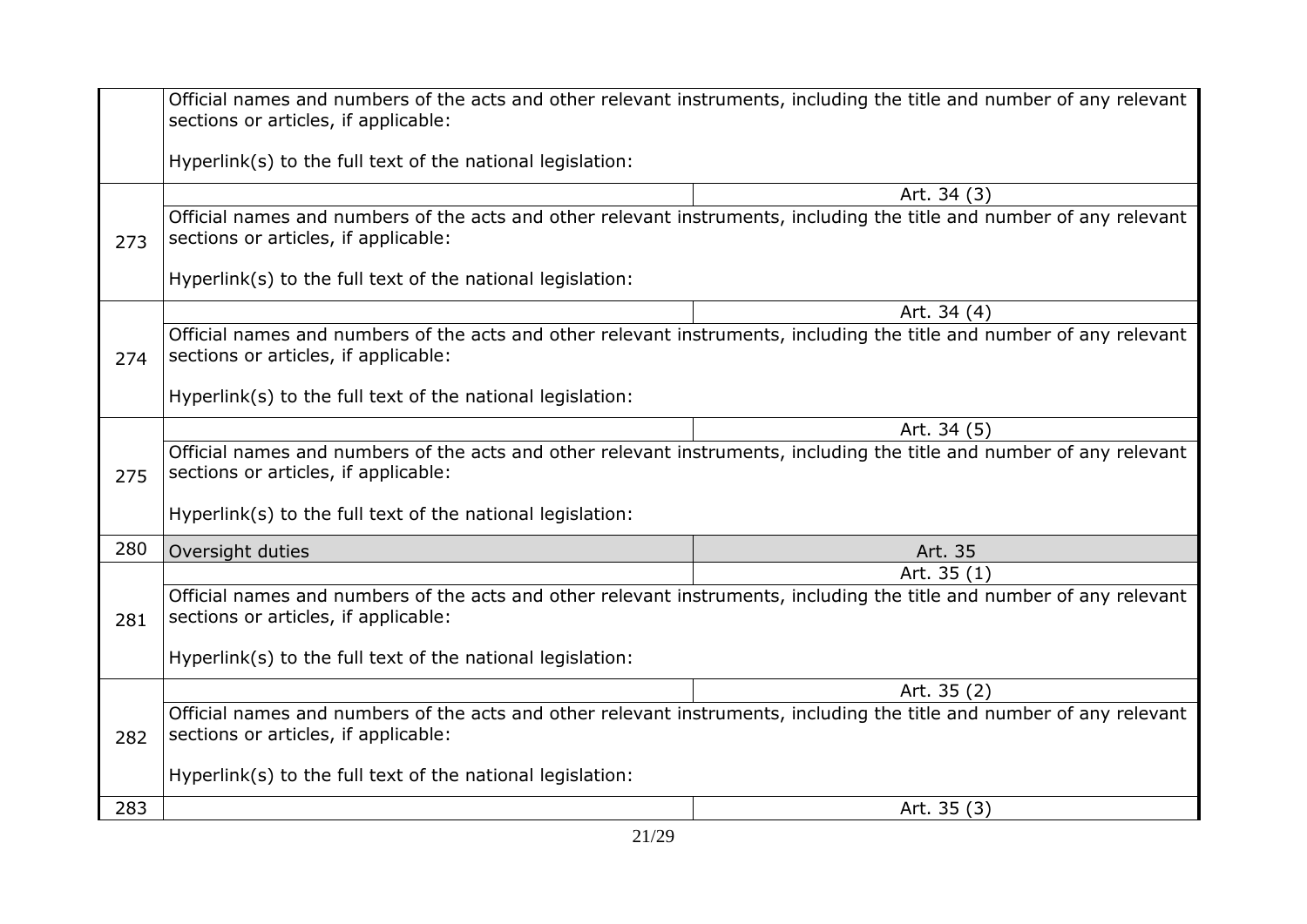|                                                                                                                                                                      | Official names and numbers of the acts and other relevant instruments, including the title and number of any relevant<br>sections or articles, if applicable: |             |
|----------------------------------------------------------------------------------------------------------------------------------------------------------------------|---------------------------------------------------------------------------------------------------------------------------------------------------------------|-------------|
|                                                                                                                                                                      | Hyperlink(s) to the full text of the national legislation:                                                                                                    |             |
| 290                                                                                                                                                                  | Principles members and beneficiaries                                                                                                                          | Art. 36     |
|                                                                                                                                                                      |                                                                                                                                                               | Art. 36 (1) |
| 291                                                                                                                                                                  | Official names and numbers of the acts and other relevant instruments, including the title and number of any relevant<br>sections or articles, if applicable: |             |
|                                                                                                                                                                      | Hyperlink(s) to the full text of the national legislation:                                                                                                    |             |
|                                                                                                                                                                      |                                                                                                                                                               | Art. 36 (2) |
| 292                                                                                                                                                                  | Official names and numbers of the acts and other relevant instruments, including the title and number of any relevant<br>sections or articles, if applicable: |             |
|                                                                                                                                                                      | Hyperlink(s) to the full text of the national legislation:                                                                                                    |             |
|                                                                                                                                                                      |                                                                                                                                                               | Art. 36 (3) |
| 293                                                                                                                                                                  | Official names and numbers of the acts and other relevant instruments, including the title and number of any relevant<br>sections or articles, if applicable: |             |
|                                                                                                                                                                      | Hyperlink(s) to the full text of the national legislation:                                                                                                    |             |
| 300                                                                                                                                                                  | General information on the pension scheme                                                                                                                     | Art. 37     |
|                                                                                                                                                                      |                                                                                                                                                               | Art. 37 (1) |
| Official names and numbers of the acts and other relevant instruments, including the title and number of any relevant<br>sections or articles, if applicable:<br>301 |                                                                                                                                                               |             |
|                                                                                                                                                                      | Hyperlink(s) to the full text of the national legislation:                                                                                                    |             |
|                                                                                                                                                                      |                                                                                                                                                               | Art. 37 (2) |
| Official names and numbers of the acts and other relevant instruments, including the title and number of any relevant<br>sections or articles, if applicable:<br>302 |                                                                                                                                                               |             |
|                                                                                                                                                                      | Hyperlink(s) to the full text of the national legislation:                                                                                                    |             |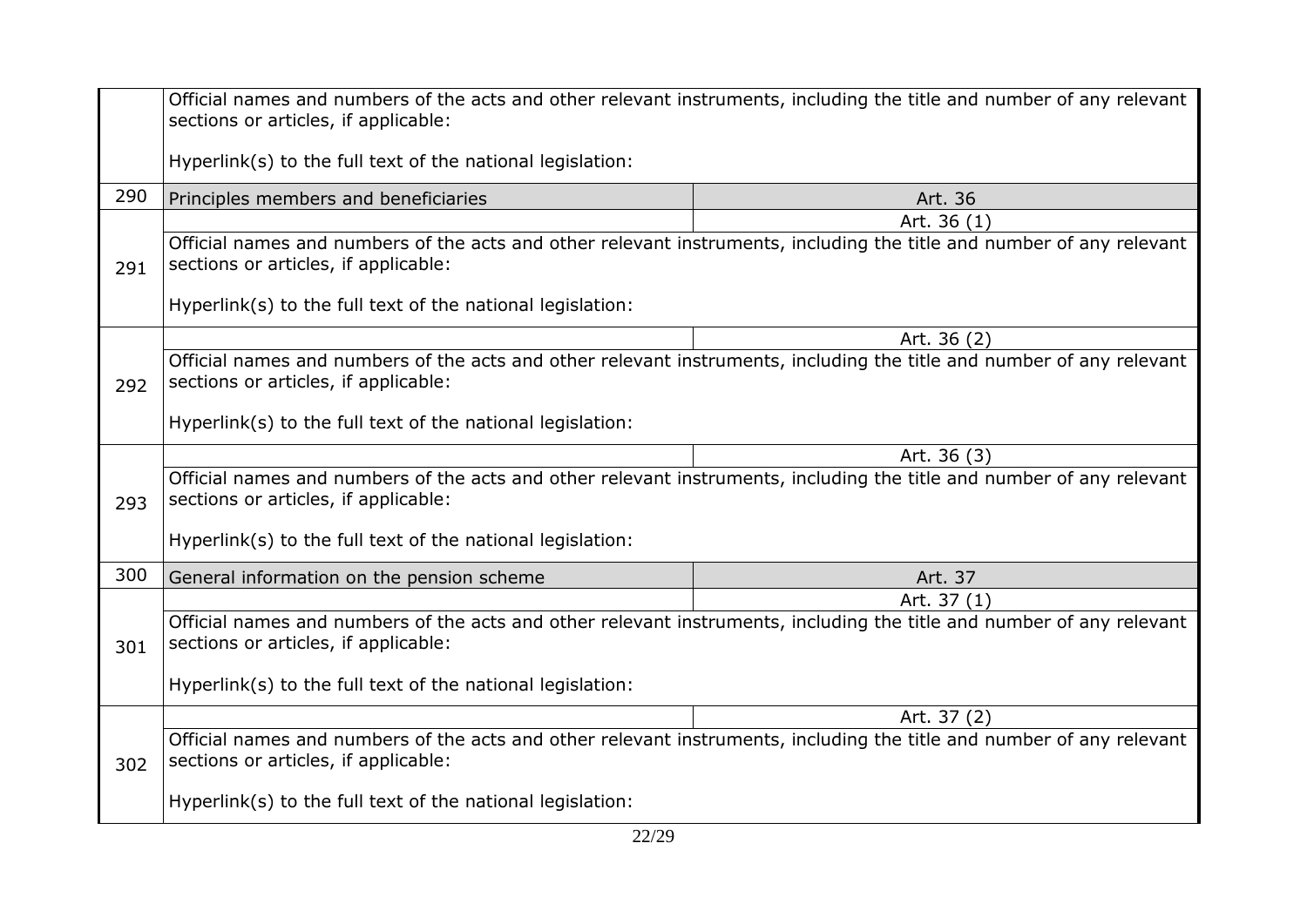|     |                                                                                                                                                               | Art. 37 (3) |
|-----|---------------------------------------------------------------------------------------------------------------------------------------------------------------|-------------|
| 303 | Official names and numbers of the acts and other relevant instruments, including the title and number of any relevant<br>sections or articles, if applicable: |             |
|     | Hyperlink(s) to the full text of the national legislation:                                                                                                    |             |
|     |                                                                                                                                                               | Art. 37 (4) |
| 304 | Official names and numbers of the acts and other relevant instruments, including the title and number of any relevant<br>sections or articles, if applicable: |             |
|     | Hyperlink(s) to the full text of the national legislation:                                                                                                    |             |
| 310 |                                                                                                                                                               |             |
|     | General provisions                                                                                                                                            | Art. 38     |
|     |                                                                                                                                                               | Art. 38 (1) |
| 311 | Official names and numbers of the acts and other relevant instruments, including the title and number of any relevant<br>sections or articles, if applicable: |             |
|     | Hyperlink(s) to the full text of the national legislation:                                                                                                    |             |
|     |                                                                                                                                                               | Art. 38 (2) |
| 312 | Official names and numbers of the acts and other relevant instruments, including the title and number of any relevant<br>sections or articles, if applicable: |             |
|     | Hyperlink(s) to the full text of the national legislation:                                                                                                    |             |
|     |                                                                                                                                                               | Art. 38 (3) |
| 313 | Official names and numbers of the acts and other relevant instruments, including the title and number of any relevant<br>sections or articles, if applicable: |             |
|     | Hyperlink(s) to the full text of the national legislation:                                                                                                    |             |
| 314 |                                                                                                                                                               | Art. 38 (4) |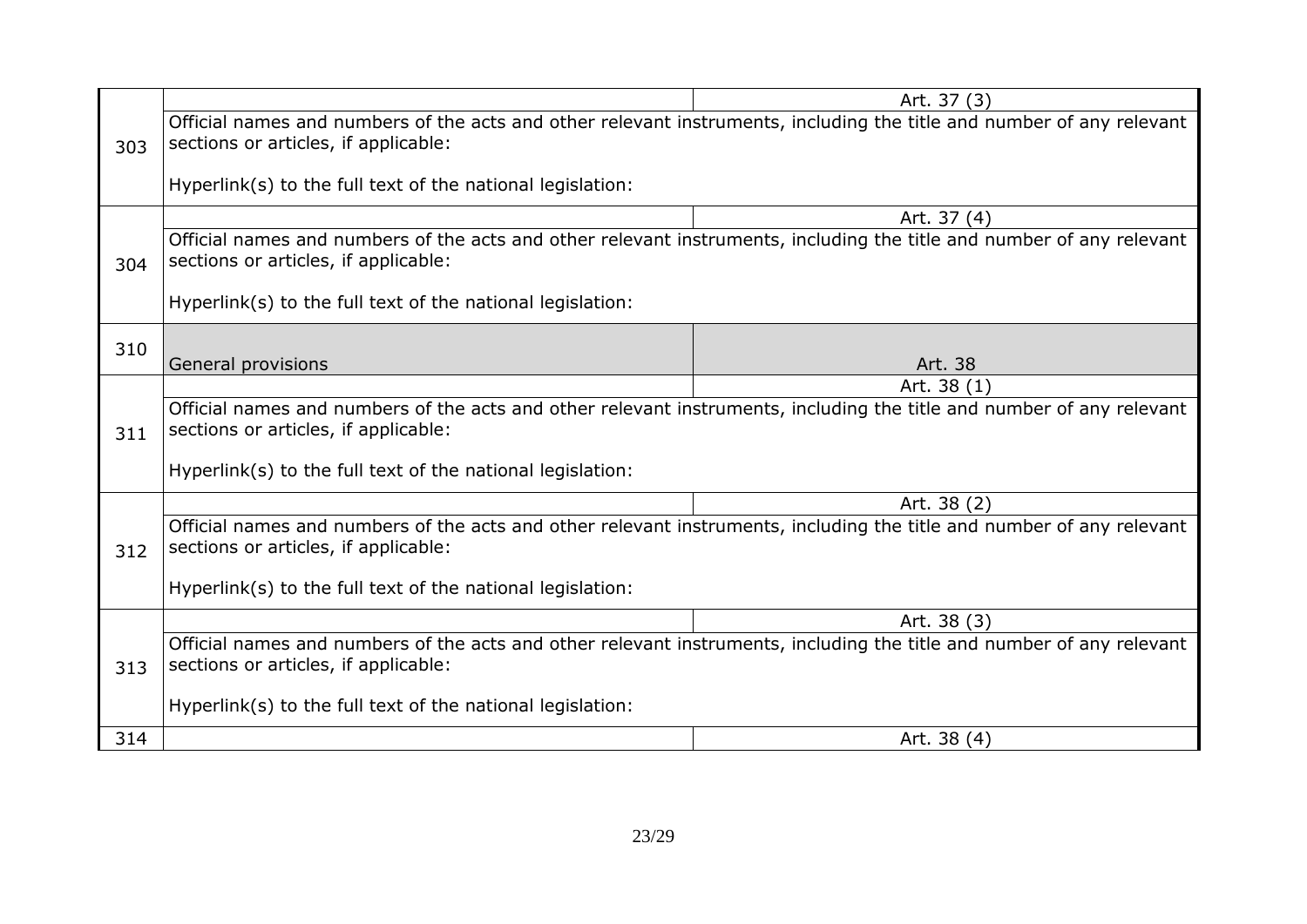|                                                                                                                                                                      | Official names and numbers of the acts and other relevant instruments, including the title and number of any relevant<br>sections or articles, if applicable: |             |
|----------------------------------------------------------------------------------------------------------------------------------------------------------------------|---------------------------------------------------------------------------------------------------------------------------------------------------------------|-------------|
|                                                                                                                                                                      | Hyperlink(s) to the full text of the national legislation:                                                                                                    |             |
|                                                                                                                                                                      |                                                                                                                                                               | Art. 38 (5) |
| 315                                                                                                                                                                  | Official names and numbers of the acts and other relevant instruments, including the title and number of any relevant<br>sections or articles, if applicable: |             |
|                                                                                                                                                                      | Hyperlink(s) to the full text of the national legislation:                                                                                                    |             |
|                                                                                                                                                                      | <b>Pension Benefit Statement</b>                                                                                                                              | Art. 39 (1) |
| 320                                                                                                                                                                  | Official names and numbers of the acts and other relevant instruments, including the title and number of any relevant<br>sections or articles, if applicable: |             |
|                                                                                                                                                                      | Hyperlink(s) to the full text of the national legislation:                                                                                                    |             |
| 330                                                                                                                                                                  | Supplementary information                                                                                                                                     | Art. 40     |
|                                                                                                                                                                      |                                                                                                                                                               | Art. 40 (1) |
| 331                                                                                                                                                                  | Official names and numbers of the acts and other relevant instruments, including the title and number of any relevant<br>sections or articles, if applicable: |             |
|                                                                                                                                                                      | Hyperlink(s) to the full text of the national legislation:                                                                                                    |             |
|                                                                                                                                                                      |                                                                                                                                                               | Art. 40 (2) |
| Official names and numbers of the acts and other relevant instruments, including the title and number of any relevant<br>sections or articles, if applicable:<br>332 |                                                                                                                                                               |             |
|                                                                                                                                                                      | Hyperlink(s) to the full text of the national legislation:                                                                                                    |             |
| 340                                                                                                                                                                  | Information to be given to prospective members                                                                                                                | Art. 41     |
|                                                                                                                                                                      |                                                                                                                                                               | Art. 41 (1) |
| 341                                                                                                                                                                  | Official names and numbers of the acts and other relevant instruments, including the title and number of any relevant<br>sections or articles, if applicable: |             |
|                                                                                                                                                                      | Hyperlink(s) to the full text of the national legislation:                                                                                                    |             |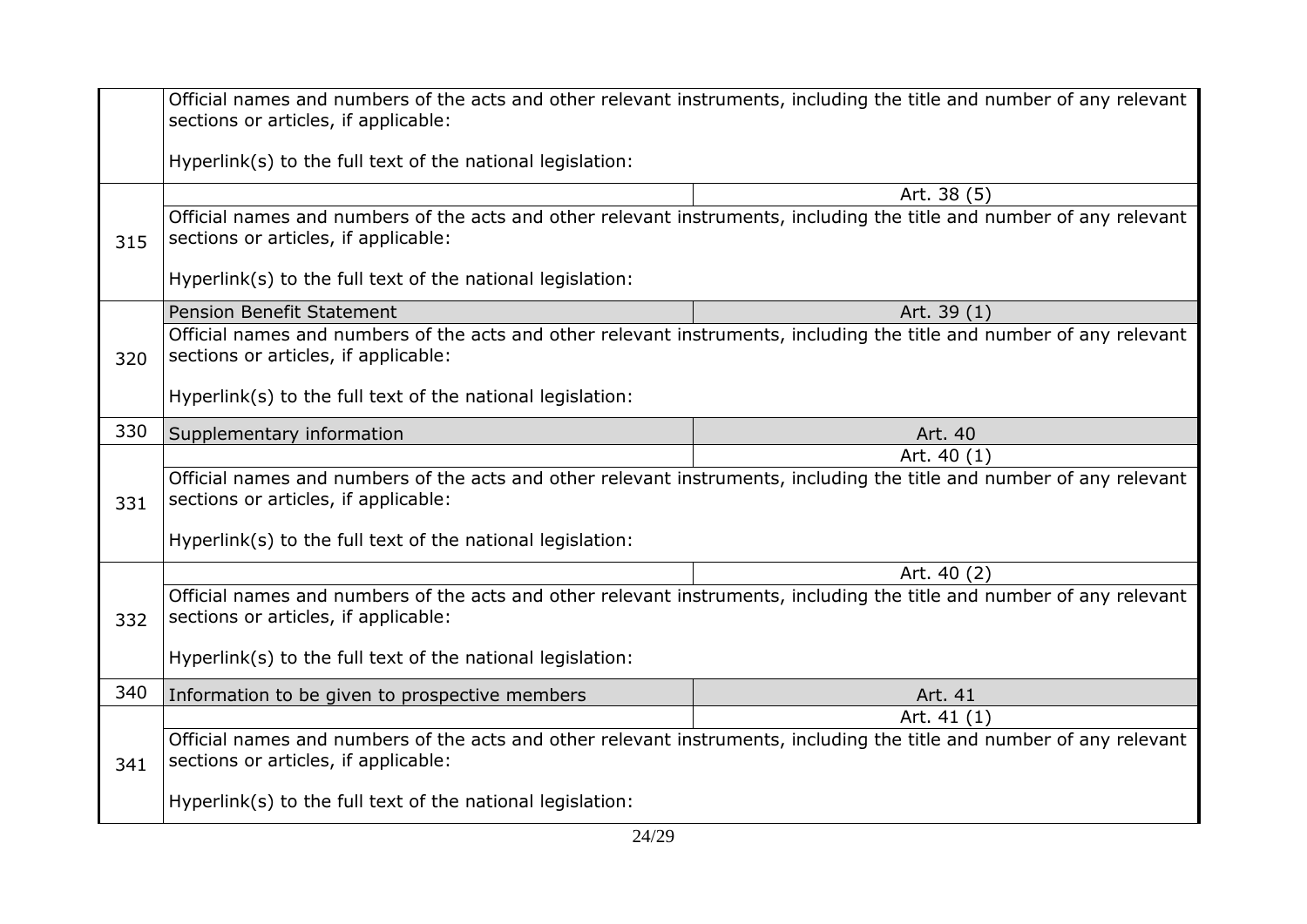|     |                                                                                                                                                               | Art. 41 (2) |
|-----|---------------------------------------------------------------------------------------------------------------------------------------------------------------|-------------|
| 342 | Official names and numbers of the acts and other relevant instruments, including the title and number of any relevant<br>sections or articles, if applicable: |             |
|     | Hyperlink(s) to the full text of the national legislation:                                                                                                    |             |
|     |                                                                                                                                                               | Art. 41 (3) |
| 343 | Official names and numbers of the acts and other relevant instruments, including the title and number of any relevant<br>sections or articles, if applicable: |             |
|     | Hyperlink(s) to the full text of the national legislation:                                                                                                    |             |
|     | Information to be given to members during the pre-<br>retirement phase                                                                                        | Art. 42     |
| 350 | Official names and numbers of the acts and other relevant instruments, including the title and number of any relevant<br>sections or articles, if applicable: |             |
|     | Hyperlink(s) to the full text of the national legislation:                                                                                                    |             |
| 360 | Information to be given to beneficiaries during the pay-out                                                                                                   |             |
|     | phase                                                                                                                                                         | Art. 43     |
|     |                                                                                                                                                               | Art. 43 (1) |
| 361 | Official names and numbers of the acts and other relevant instruments, including the title and number of any relevant<br>sections or articles, if applicable: |             |
|     | Hyperlink(s) to the full text of the national legislation:                                                                                                    |             |
|     |                                                                                                                                                               | Art. 43 (2) |
| 362 | Official names and numbers of the acts and other relevant instruments, including the title and number of any relevant<br>sections or articles, if applicable: |             |
|     | Hyperlink(s) to the full text of the national legislation:                                                                                                    |             |
| 363 |                                                                                                                                                               | Art. 43 (3) |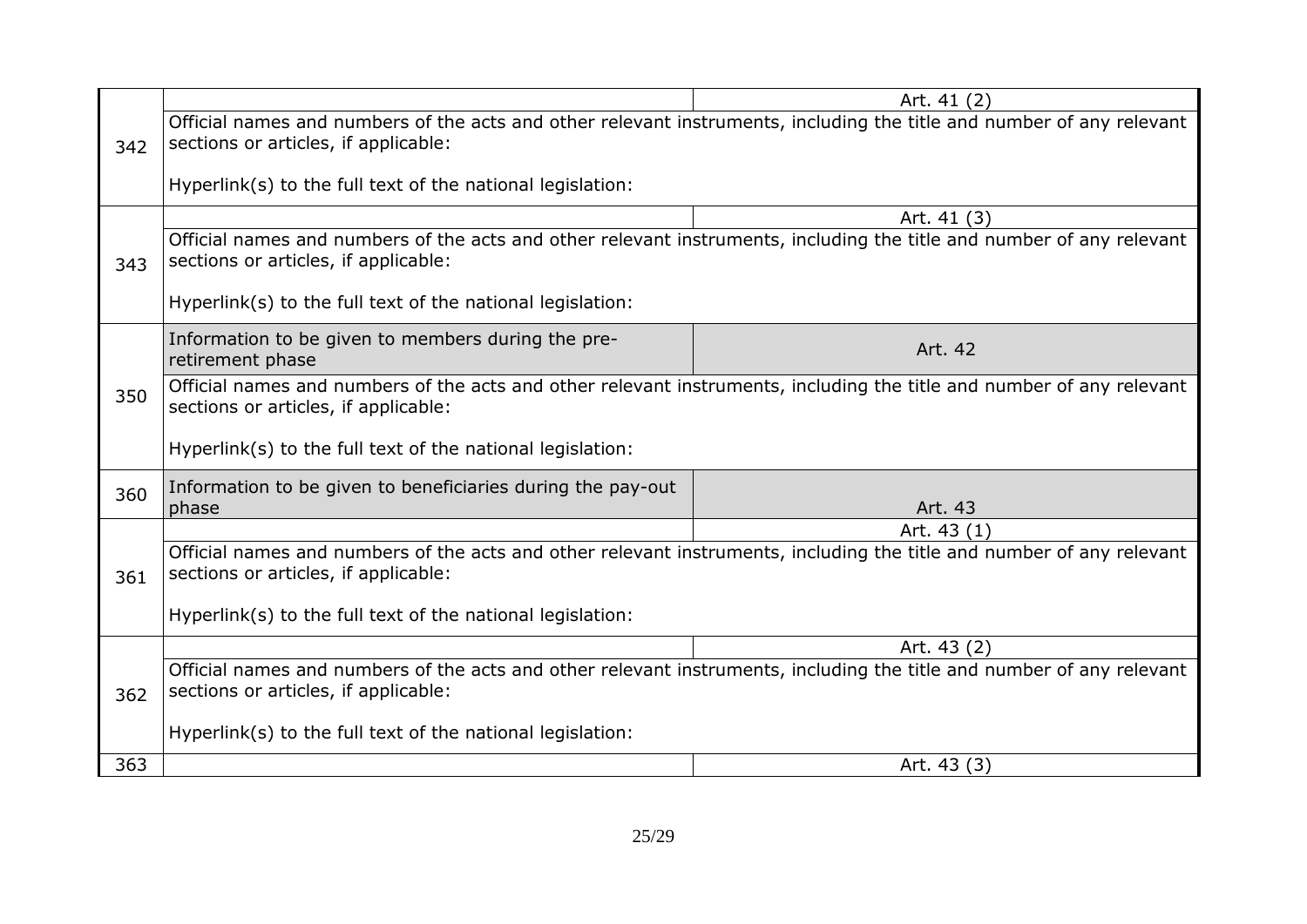|                                                                                                                                                                                     | Official names and numbers of the acts and other relevant instruments, including the title and number of any relevant<br>sections or articles, if applicable: |             |  |
|-------------------------------------------------------------------------------------------------------------------------------------------------------------------------------------|---------------------------------------------------------------------------------------------------------------------------------------------------------------|-------------|--|
|                                                                                                                                                                                     | Hyperlink(s) to the full text of the national legislation:                                                                                                    |             |  |
|                                                                                                                                                                                     | Additional information to be given on request to members<br>and beneficiaries                                                                                 | Art. 44     |  |
| 370                                                                                                                                                                                 | Official names and numbers of the acts and other relevant instruments, including the title and number of any relevant<br>sections or articles, if applicable: |             |  |
|                                                                                                                                                                                     | Hyperlink(s) to the full text of the national legislation:                                                                                                    |             |  |
| 380                                                                                                                                                                                 | Powers of intervention and duties of the competent<br>Art. 48<br>authorities                                                                                  |             |  |
|                                                                                                                                                                                     |                                                                                                                                                               | Art. 48 (1) |  |
| Official names and numbers of the acts and other relevant instruments, including the title and number of any relevant<br>sections or articles, if applicable:<br>381                |                                                                                                                                                               |             |  |
|                                                                                                                                                                                     | Hyperlink(s) to the full text of the national legislation:                                                                                                    |             |  |
|                                                                                                                                                                                     |                                                                                                                                                               | Art. 48 (2) |  |
| 382                                                                                                                                                                                 | Official names and numbers of the acts and other relevant instruments, including the title and number of any relevant<br>sections or articles, if applicable: |             |  |
| Hyperlink(s) to the full text of the national legislation:                                                                                                                          |                                                                                                                                                               |             |  |
| Art. 48 (3)<br>Official names and numbers of the acts and other relevant instruments, including the title and number of any relevant<br>sections or articles, if applicable:<br>383 |                                                                                                                                                               |             |  |
|                                                                                                                                                                                     |                                                                                                                                                               |             |  |
|                                                                                                                                                                                     | Hyperlink(s) to the full text of the national legislation:                                                                                                    |             |  |
| 384                                                                                                                                                                                 |                                                                                                                                                               | Art. 48 (4) |  |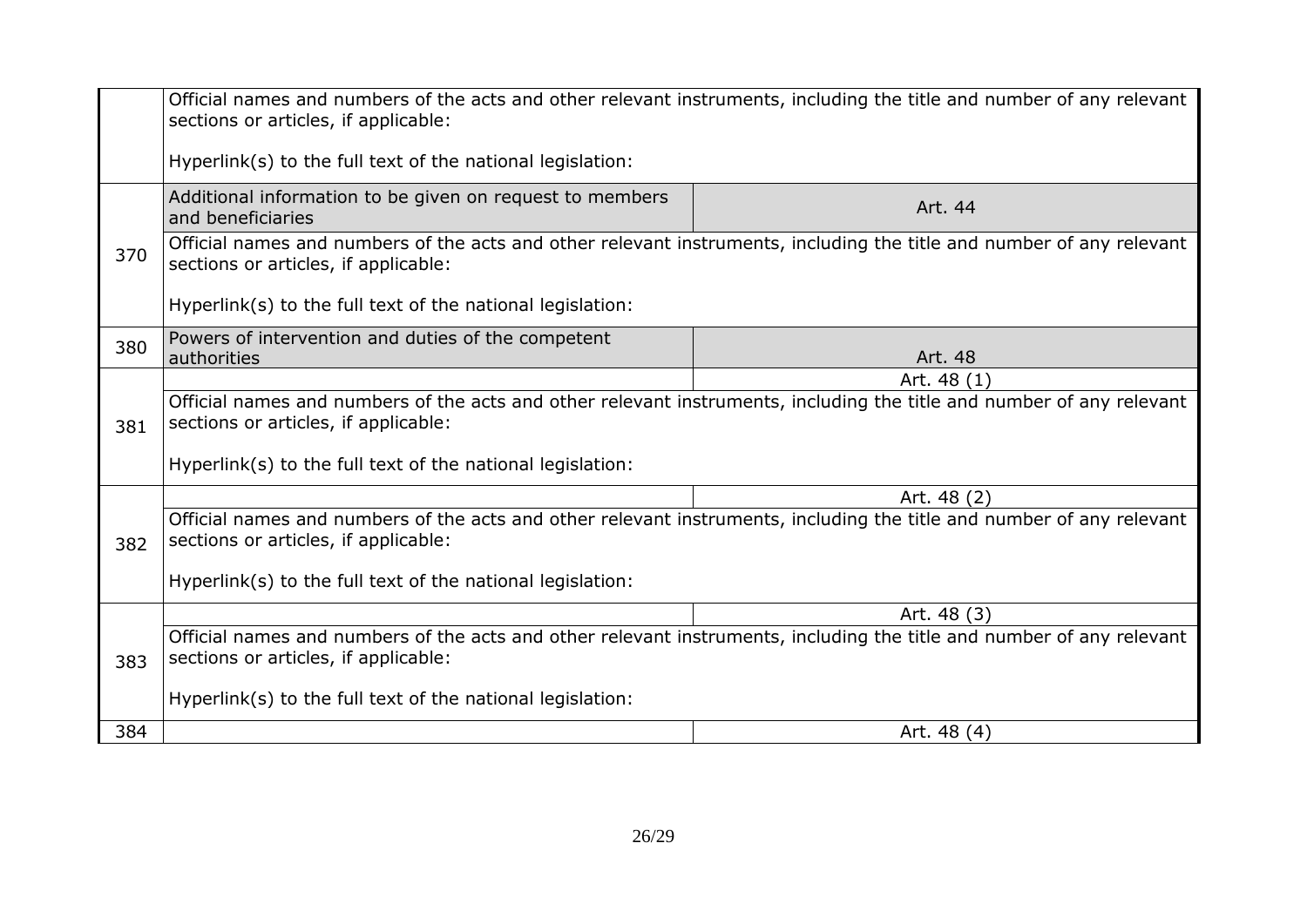|     | Official names and numbers of the acts and other relevant instruments, including the title and number of any relevant<br>sections or articles, if applicable: |             |  |
|-----|---------------------------------------------------------------------------------------------------------------------------------------------------------------|-------------|--|
|     | Hyperlink(s) to the full text of the national legislation:                                                                                                    |             |  |
|     |                                                                                                                                                               | Art. 48 (5) |  |
| 385 | Official names and numbers of the acts and other relevant instruments, including the title and number of any relevant<br>sections or articles, if applicable: |             |  |
|     | Hyperlink(s) to the full text of the national legislation:                                                                                                    |             |  |
|     |                                                                                                                                                               | Art. 48 (6) |  |
| 386 | Official names and numbers of the acts and other relevant instruments, including the title and number of any relevant<br>sections or articles, if applicable: |             |  |
|     | Hyperlink(s) to the full text of the national legislation:                                                                                                    |             |  |
|     |                                                                                                                                                               | Art. 48 (7) |  |
| 387 | Official names and numbers of the acts and other relevant instruments, including the title and number of any relevant<br>sections or articles, if applicable: |             |  |
|     | Hyperlink(s) to the full text of the national legislation:                                                                                                    |             |  |
|     |                                                                                                                                                               | Art. 48 (8) |  |
| 388 | Official names and numbers of the acts and other relevant instruments, including the title and number of any relevant<br>sections or articles, if applicable: |             |  |
|     | Hyperlink(s) to the full text of the national legislation:                                                                                                    |             |  |
|     |                                                                                                                                                               | Art. 48 (9) |  |
| 389 | Official names and numbers of the acts and other relevant instruments, including the title and number of any relevant<br>sections or articles, if applicable: |             |  |
|     | Hyperlink(s) to the full text of the national legislation:                                                                                                    |             |  |
| 390 | Supervisory review process                                                                                                                                    | Art. 49     |  |
| 391 |                                                                                                                                                               | Art. 49 (1) |  |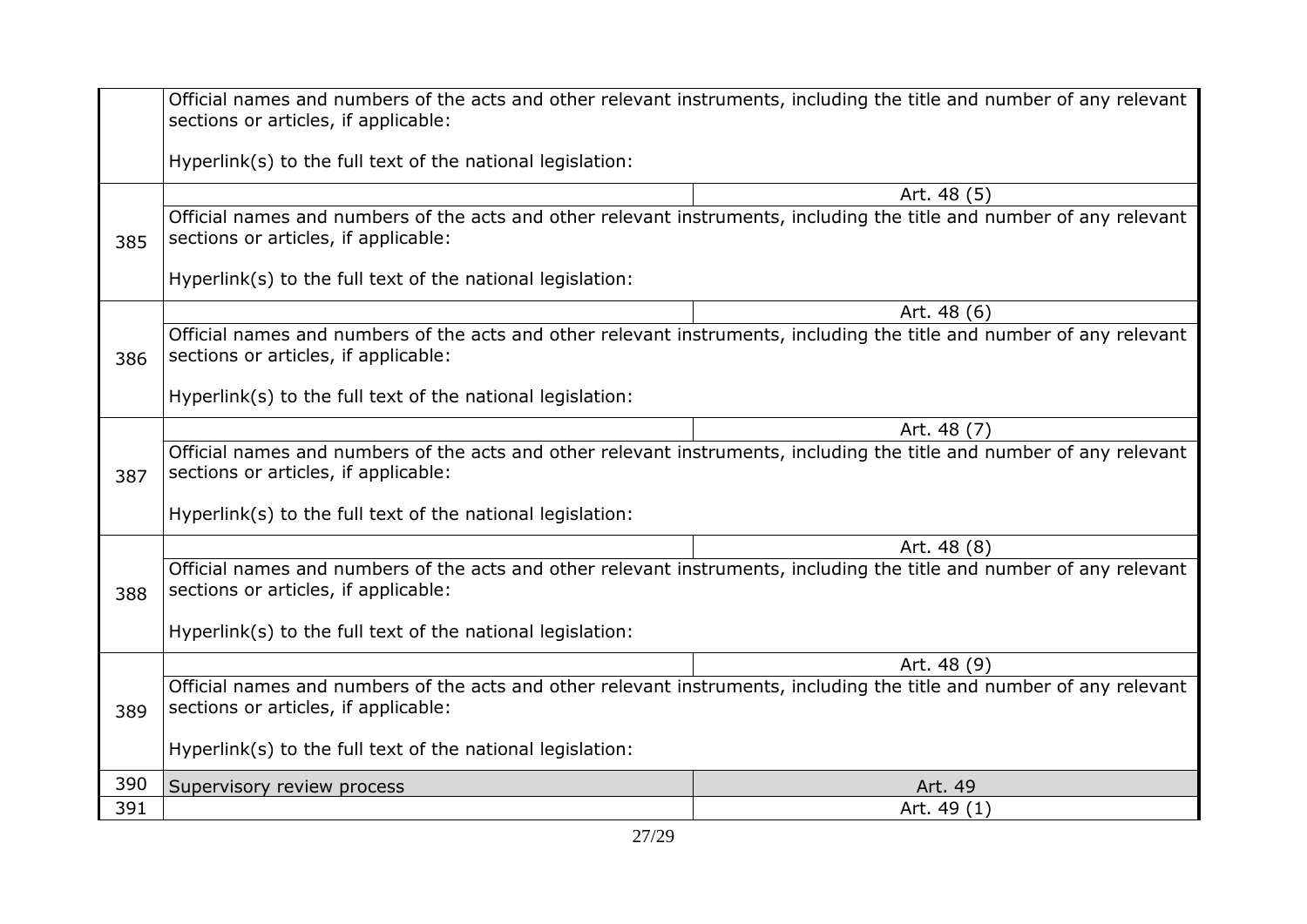|     | Official names and numbers of the acts and other relevant instruments, including the title and number of any relevant<br>sections or articles, if applicable: |
|-----|---------------------------------------------------------------------------------------------------------------------------------------------------------------|
|     | Hyperlink(s) to the full text of the national legislation:                                                                                                    |
| 392 | Art. 49 (2)                                                                                                                                                   |
|     | Official names and numbers of the acts and other relevant instruments, including the title and number of any relevant<br>sections or articles, if applicable: |
|     | Hyperlink(s) to the full text of the national legislation:                                                                                                    |
| 393 | Art. 49 (3)                                                                                                                                                   |
|     | Official names and numbers of the acts and other relevant instruments, including the title and number of any relevant<br>sections or articles, if applicable: |
|     | Hyperlink(s) to the full text of the national legislation:                                                                                                    |
| 394 | Art. 49 (4)                                                                                                                                                   |
|     | Official names and numbers of the acts and other relevant instruments, including the title and number of any relevant<br>sections or articles, if applicable: |
|     | Hyperlink(s) to the full text of the national legislation:                                                                                                    |
| 400 | Art. 50<br>Information to be provided to the competent authorities                                                                                            |
|     | Official names and numbers of the acts and other relevant instruments, including the title and number of any relevant<br>sections or articles, if applicable: |
|     | Hyperlink(s) to the full text of the national legislation:                                                                                                    |